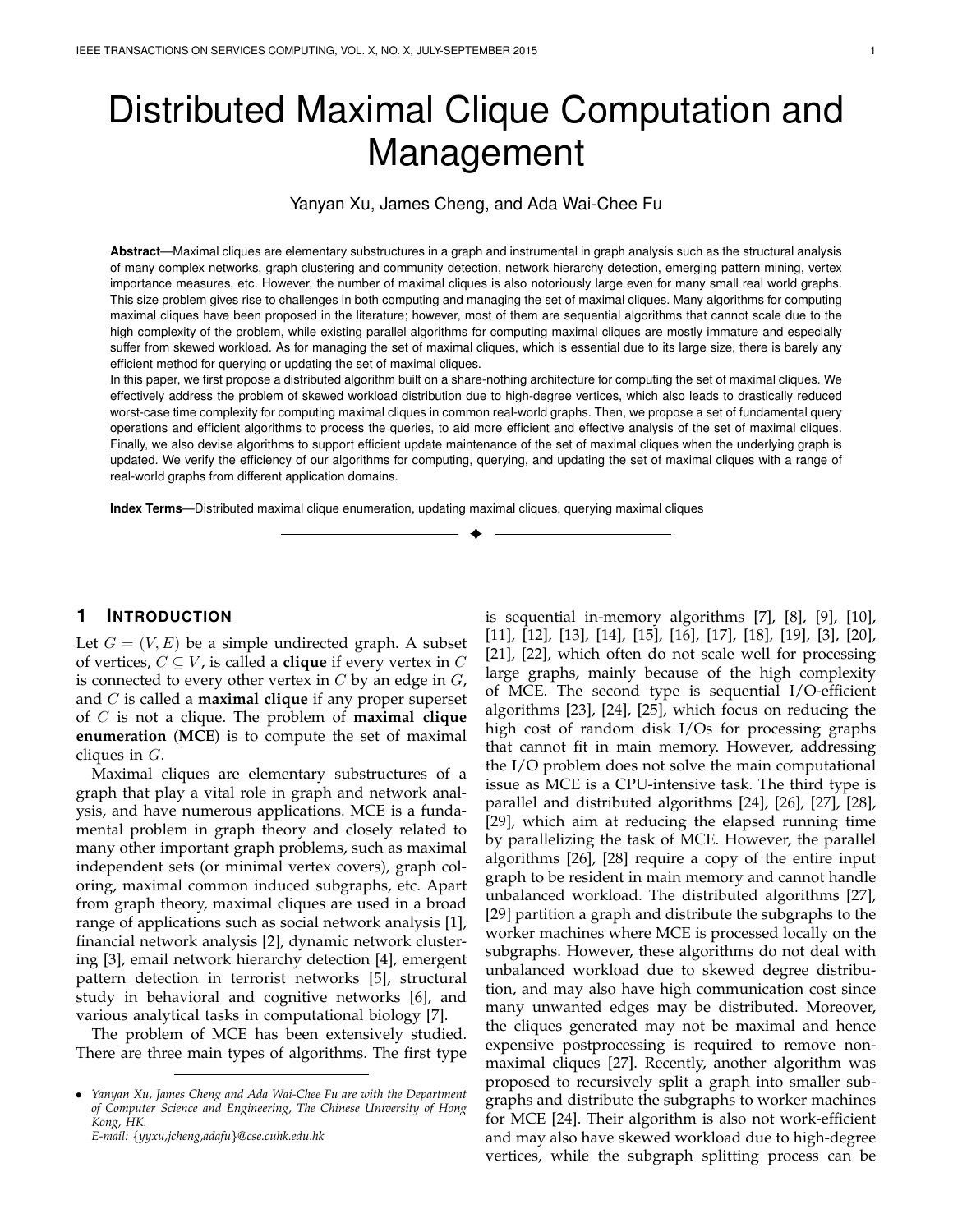expensive.

Apart from the computational challenges, the number of maximal cliques is notoriously known to be large even for some small graphs. The sheer number of maximal cliques severely thwarts the applications of maximal cliques since managing and analyzing such a large set is often impractical. In addition, the underlying graph may be updated from time to time and any small update (e.g., an edge insertion/deletion) to the graph can cause a considerable amount of updates to the set of maximal cliques. Such updates are not only costly but also difficult without any efficient methods to store and search the maximal cliques.

In this paper, we study two main problems: *computing the set of maximal cliques* and *managing the set of maximal cliques*. We highlight the main ideas of our algorithms and the main contributions of our work as follows.

For computing the set of maximal cliques, we examine the computational bottlenecks that hinder the performance of computing the set of maximal cliques as well as parallelizing MCE, and propose a new parallel algorithm based on the share-nothing architecture to overcome these bottlenecks. Specifically, we significantly reduce the cost of a frequent and most costly operation in the process of MCE, as well as use specific vertex orderings that can achieve  $O(\sum_{i=1}^d n_i i 3^{i/3})$  worst-case time complexity for processing most common real-world graphs (e.g., *d*-degenerate graphs, power-law graphs, and sparse graphs), where *d* is the maximum core number of a graph (which is generally small for real-world graphs, see Table 1) and  $n_i$  is the number of vertices with core number *i* [30]. Note that  $\sum_{i=1}^{d} n_i = |V|$ . This is tremendously smaller the optimal worst-case time complexity of MCE for processing general graphs, which is  $O(3^{|V|/3})$ [20]. We give detailed analysis of our algorithm and also show that our algorithm achieves balanced workload and the total amount of work performed by parallelizing the MCE task is asymptotically the same as that by sequentially executing the task.

For managing the set of maximal cliques, we focus on the following two main issues, query processing and update maintenance, neither of which has been well studied in the past (we are only aware of a method that updates a data structure that can generate only a partial set of maximal cliques [23]). First, we propose a set of fundamental query operations, and efficient algorithms to process the queries, to allow users more efficiently and effectively analyze the set of maximal cliques. Second, we propose efficient algorithms to incrementally update the set of maximal cliques when the underlying graph is updated.

We evaluate the performance of our algorithms on a set of real world graphs from different domains. Our results show that our parallel MCE algorithm is significantly more efficient than an existing MapReduce algorithm for MCE [29]. The experimental results also show that our algorithms for processing all the queries are efficient under various settings. In addition, we also



Fig. 1: A graph *G*

demonstrate the high efficiency of our algorithms for update maintenance of the set of maximal cliques.

The remainder of the paper is organized as follows. Section 2 gives the basic notations and defines the problem. Sections 3, 4, and 5 present the algorithms for computing, querying, and updating the set of maximal cliques, respectively. Section 6 reports the experimental results. Section 7 discusses the related work and Section 8 gives our concluding remarks.

## **2 NOTATIONS AND NOTIONS**

We study the problem of computing and managing maximal cliques in a simple undirected graph,  $G = (V, E)$ , where *V* is the set of vertices and *E* is the set of edges of *G*. We keep *G* in its adjacency list representation. Each vertex *v ∈ V* is assigned a unique **vertex ID**, denoted by  $ID(v)$ , where the vertex ID ranges from 1 to  $|V|$ . Given any two vertices *u* and *v*, we use  $ID(u) < ID(v)$ or equivalently  $ID(v) > ID(u)$  to denote that *u* is ordered before *v* according to the order of their IDs. In the adjacency list representation of a graph, vertices are ordered in ascending order of their IDs.

We define the set of **adjacent vertices** of a vertex  $v \in V$ as  $adj(v) = \{u : (u, v) \in E\}$ . We further define  $adj(\lt)$  $v) = \{u : u \in adj(v), ID(u) < ID(v)\}\$ and  $adj(> v) =$  $\{u : u \in adj(v), ID(u) > ID(v)\}.$ 

A set of vertices, *C*, where  $C \subseteq V$ , is a **clique** in *G* if every  $v \in C$  is adjacent to all other vertices in  $C$ , i.e., *v* ∈ *adj*(*u*) for all  $u \in (C \setminus \{v\})$ . If  $\nexists C' \supset C$  such that  $C'$ is a clique in *G*, then *C* is a **maximal clique**.

We use  $\mathcal{M}(G)$  to denote the set of maximal cliques in *G*. We also use  $\mathcal{M}_v$  to denote the set of maximal cliques **starting with** *v*, i.e.,  $\mathcal{M}_v = \{C : C \in \mathcal{M}(G), v =$  $argmin_{u \in C} ID(u)$ , where " $v = argmin_{u \in C} ID(u)$ " means " $v \in C$  such that  $ID(v) = \min\{ID(u) : u \in C\}$ ".

The following example illustrates the concepts.

*Example 1:* Figure 1 shows a graph *G* with 8 vertices. If we assign the vertex ID in ascending order of the vertex degree, where ties are broken arbitrarily, then we have  $ID(h) = 1$ ,  $ID(c) = 2$ ,  $ID(f) = 3$ ,  $ID(a) = 4$ ,  $ID(d) = 5$ ,  $ID(g) = 6$ ,  $ID(b) = 7$ , and  $ID(e) = 8$ . According to this ID assignment and ID ordering, we have  $adj(< h) = \emptyset$ ,  $adj(> h) = \{g, e\}$ ,  $adj(< g) = \{h, a, d\}$ and  $adj(> g) = \{b, e\}$ . There are 3 maximal cliques in *G*, i.e.,  $\mathcal{M}(G) = \{ \{a, b, d, e, g\}, \{b, c, e, f\}, \{e, g, h\} \}.$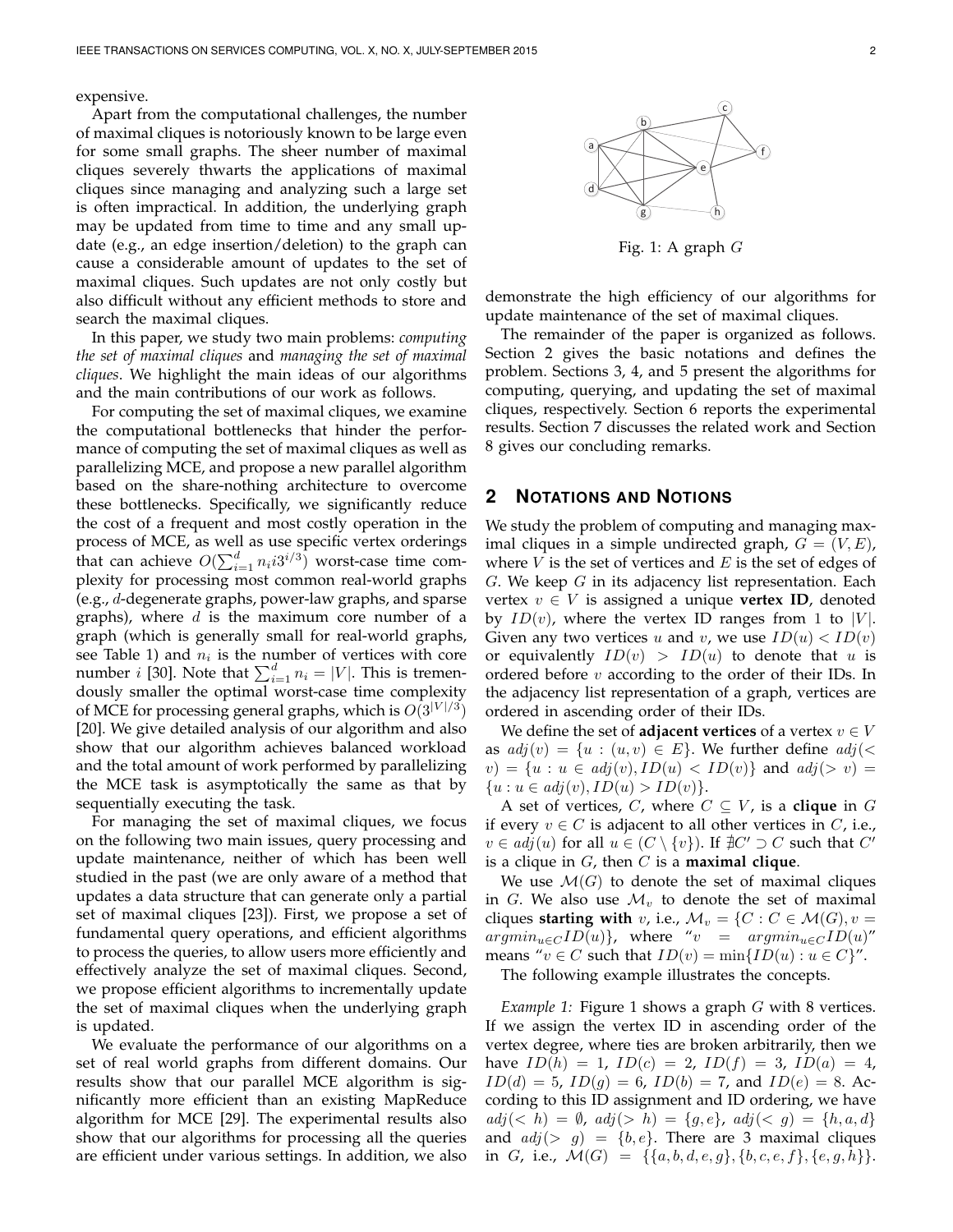IEEE TRANSACTIONS ON SERVICES COMPUTING, VOL. X, NO. X, JULY-SEPTEMBER 2015 3

Hence, we have  $M_h = \{e, g, h\}$ ,  $M_c = \{b, c, e, f\}$ ,  $M_a = \{a, b, d, e, g\}$ , and  $M_v = \emptyset$  for  $v \in \{b, d, e, f, g\}$ .

**Problem definition.** Given a graph  $G = (V, E)$ , this paper proposes efficient algorithms for:

- *• Computing the set of maximal cliques, i.e., computing M*(*G*);
- *• Managing the set of maximal cliques*, which include
	- **–** *proposing a set of fundamental query operations on*  $\mathcal{M}(G)$ , and
	- **–** *update maintenance of M*(*G*) *when G is updated*.

## **3 COMPUTING MAXIMAL CLIQUES**

We first present a parallel algorithm for computing the set of maximal cliques on a *shared-nothing* architecture. The algorithm consists of two phases: *data distribution* and *maximal clique enumeration* (**MCE**), which can be easily implemented in one round of Map and Reduce [31]. We first discuss these two phases, and then we also show how different orderings of vertices can reduce the complexity of MCE in common real-world graphs.

#### **3.1 Phase I: Data Distribution**

The data distribution phase is shown in Lines 1-6 of Algorithm 1. Given a simple undirected graph  $G = (V, E)$ , the algorithm divides the task of MCE into many subtasks to be computed in parallel. The data necessary for MCE at each worker machine is to be distributed according to the following lemma.

LEMMA 1: Computing  $\mathcal{M}_v$  requires *ADJ {*(*u, adj*(*u*)) : *u ∈ adj*(*> v*)*} ∪ {*(*v, adj*(*v*)*}*.

*Proof:* For each  $C \in \mathcal{M}_v$  and each  $u \in C \setminus \{v\}$ , we have  $u \in adj(> v)$ . To compute *C*, we need to know whether  $(u, w) \in E$  for all  $u, w \in C$ , i.e., whether *w* ∈ *adj*(*u*). Thus, we need *adj*(*u*) for each *u* ∈ *adj*( $>$ *v*). Note that there may be some  $w \in adj(u)$  and  $w \in adj(v)$ ,

**Algorithm 2:** LocalMCE(*C*, *cand*, *prev*,  $ADJ_{>v}$ ,  $ADJ_{v}$ ) **1 if**  $cand = \emptyset$  *and*  $prev = \emptyset$  **then 2**  $\vert$  output *C* as a maximal clique; **3 else** if  $cand \neq \emptyset$  **then 4** let  $u_p$  be the vertex in *cand* that maximizes *|cand ∩ ADJ >v*[*up*]*|*;  $U \leftarrow cand \setminus ADJ_{>v}[u_p];$ 6 | sort *U* in descending order of  $|ADJ_{>v}[u]|$  for all  $u \in U$ ; **<sup>7</sup> foreach** *u ∈ U* **do 8**  $\vert$  *cand*  $\leftarrow$  *cand*  $\setminus$  {*u*};  $\text{cand'} \leftarrow \text{cand} \cap \text{ADJ}_{\geq v}[u];$ **10 foreach**  $w \in cand'$  **do**  $11$  **|**  $ADJ'_{>v}[w] \leftarrow ADJ_{>v}[w] \cap cand'$ ;  $12$  *ADJ'***<sub>v</sub>[***w***]**  $\leftarrow ADJ_v[w]$  $\cap$ *prev***;**  $\blacksquare$  LocalMCE( $C \cup \{u\}$ *, cand', prev*  $\cap$   $ADJ_v[u]$ *,*  $ADJ'_{>v}, ADJ'_{v}$ );

 $ID(w)$  *< ID* $(v)$ , but we still require *w* (i.e., the whole  $adj(u)$  and  $adj(v)$ ) because *w* is used to check maximality (e.g., if the only superset of  $\{v, u\}$  that is a clique is  $\{w, v, u\}$ , then without *w* the algorithm will report  $\{v, u\}$ as a maximal clique).  $\Box$ 

14  $\vert$  *prev*  $\leftarrow$  *prev*  $\cup$  {*u*};

Lemma 1 implies that for each  $v \in V$ ,  $(v, adj(v))$ is only needed to compute  $\mathcal{M}_u$  for each  $u \in (adj(*l*))$ *v*) *∪ {v}*). Thus, we only need to output the key-value pair  $\langle ID(u); (v, adj(v)) \rangle$  for each  $u \in (adj(*v*) \cup \{v\})$ instead of *u ∈* (*adj*(*v*)*∪{v}*), which will prove to achieve a tremendous reduction in the complexity of MCE for processing common real-world graphs (to be analyzed in Section 3.3).

### **3.2 Phase II: Maximal Clique Enumeration**

The second phase, i.e., MCE, is shown in Lines 7-12 of Algorithm 1. The data for computing  $\mathcal{M}_v$  is distributed to an active worker. Note that for each  $C \in \mathcal{M}_v$ ,  $(C \setminus \{v\})$  ⊆  $adj(> v)$ . Thus, to enumerate the maximal cliques in  $\mathcal{M}_v$ , we only need  $adj(u) \cap adj(v)$ , denoted by  $ADJ_{>v}[u]$ , for each  $u \in adj(>v)$ . However, to check maximality of the cliques, we also need  $adj(u) \cap adj(v)$ , denoted by  $ADJ_v[u]$ , for each  $u \in adj(\gt v)$ . Then, the algorithm invokes the procedure "*LocalMCE*" to compute  $\mathcal{M}_v$  locally at the worker, as shown in Algorithm 2.

We first explain some notations used in Algorithms 2. We use *C* to denote the clique currently being enumerated, *cand* to denote the set of candidate vertices that can be used to expand or form a clique, and *prev* to denote a set of vertices that are in some other maximal cliques (either enumerated previously by the same worker or enumerated by another worker) so that *C* is maximal only if  $prev = ∅$ . We also use  $ADJ_{\geq v}$  and *ADJ*<sup>*v*</sup> to denote the sets  $\{ADJ_{\geq v}[u] : u \in adj(\geq v)\}$  and  ${ADJ_v[u]: u \in adj(z, v)}$ , respectively.

The LocalMCE algorithm starts from a set *C* initially consisting of a single vertex, and repeats the process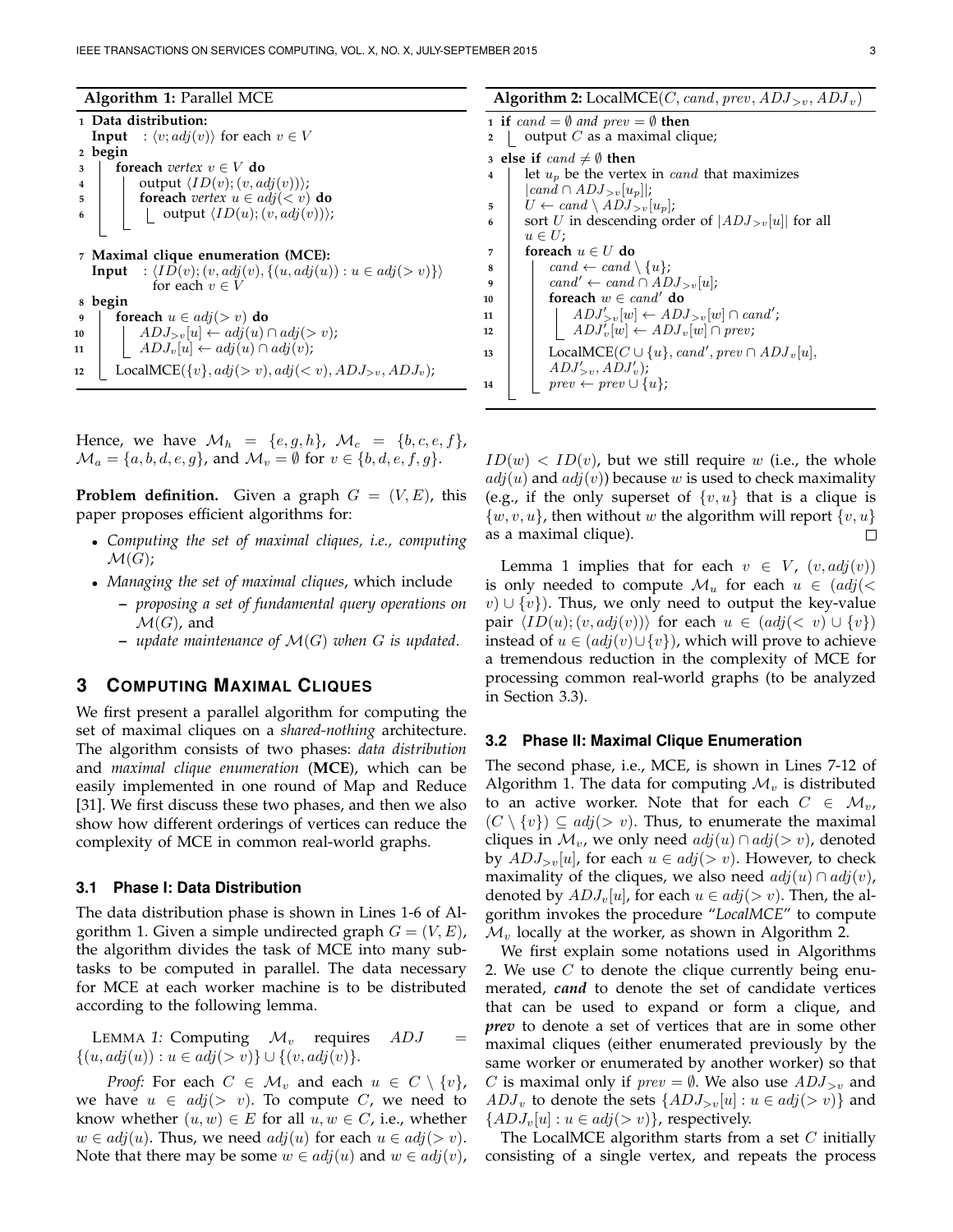"find a candidate vertex  $u \in cand$  that is a common neighbor of all vertices in the current *C* and then add *u* to *C*" until there exists no common neighbor of the current *C*, in which case  $cand = \emptyset$ , and *C* is returned as a maximal clique if *prev* = *∅*. When we grow the current clique *C* to  $C' = (C \cup \{u\})$ , we refine *cand* by intersecting it with  $ADJ_{\geq v}[u]$  because any candidate vertex that can grow *C ′* must be in *ADJ >v*[*u*]. We also refine *prev* by intersecting it with  $ADJ_v[u]$  because if another maximal clique *C ′′* exists such that *C ′* cannot be grown into a maximal clique in the end, then  $(C'' \setminus C')$  must be a subset of  $ADJ<sub>v</sub>[u]$ . For the same reasons, we also refine  $ADJ_{\geq v}[w]$  and  $ADJ_v[w]$  for each new candidate vertex *w ∈ cand′* , by intersecting them with *cand′* and *prev*, respectively. Then, LocalMCE is invoked recursively to further grow *C ′* .

The following lemma shows that computing  $\mathcal{M}_v$  for each  $v \in V$  gives the complete set of maximal cliques, *M*, and no redundant maximal clique is generated.

LEMMA 2:  $\mathcal{M}(G) = \bigcup_{v \in V} \mathcal{M}_v$ , and  $\mathcal{M}_u \cap \mathcal{M}_v = \emptyset$  for all  $u, v \in V$  and  $u \neq v$ .

*Proof:* For any  $C \in \mathcal{M}(G)$ , let  $v = argmin_{u \in C} ID(u)$ , then  $C \in \mathcal{M}_v$  by the definition of  $\mathcal{M}_v$ . Thus,  $\mathcal{M}(G) =$  $\bigcup_{v \in V} M_v$ .

For any  $C_u \in \mathcal{M}_u$  and  $C_v \in \mathcal{M}_v$ , we have  $u =$  $argmin_{w \in C_u} ID(w)$  and  $v = argmin_{w \in C_v} ID(w)$ . If  $u \neq v$ , then  $C_u \neq C_v$ , and thus  $\mathcal{M}_u \cap \mathcal{M}_v = \emptyset$  for all  $u, v \in V$ and  $u \neq v$ .  $\Box$ 

**A comparison between LocalMCE and classic MCE algorithms.** The LocalMCE algorithm is similar to the classic MCE algorithms that apply pruning by pivot vertex (i.e., *u<sup>p</sup>* in Line 4 of Algorithm 2) [9], [10], [20]. Compared with the classic algorithm, our algorithm makes the following improvement.

When growing the current clique *C* to a new clique (*C ∪ {u}*), the classic algorithm refines *cand* and *prev* by intersecting each of them with *adj*(*u*). During the processing of MCE, these set intersections are the most costly operations to be processed, especially because *adj*(*u*) can be very large for those high-degree vertices in a power-law graph. Since the number of cliques enumerated (i.e., those '*C*'s in the intermediate steps of MCE) can be significantly larger than the number of maximal cliques and high-degree vertices are contained in many cliques, we can tremendously reduce the running time of MCE if we can reduce the cost of the set intersections.

Cheng et al. [24] proposed to reduce the cost of set intersection by extracting subgraphs and then performing MCE in the subgraphs. Apparently, the smaller the subgraphs, the smaller are the sizes of the sets (i.e., the adjacency lists of the vertices within the subgraphs). But they also show that the overall search space will be increased when smaller subgraphs are used, in addition to the cost of subgraph extraction. Thus, they use a cost model to find a balance point. However, computing the optimal point by the cost model is NP-hard.

We propose a much simpler but effective mechanism, which is also more suitable for parallel MCE. We observe that by ordering the vertices we only need  $ADJ_{\geq v}[u]$ for growing the current clique and *ADJv*[*u*] for checking maximality. Thus, we always refine *cand* by intersecting it with  $ADJ_{>}v[u]$  instead of with the whole set  $adj(u)$ , and we will show in Section 3.3 that  $ADJ_{\geq v}[u]$  is small even for high-degree vertices in common real-world graphs. Furthermore, whenever we add a new candidate vertex *u* to *C*, we refine  $ADJ_{\geq v}[w]$  and  $ADJ_v[w]$  for each new candidate vertex *w*, so that in the subsequent recursive steps we can intersect with the smaller  $ADJ_{\geq v}[w]$ and  $ADJ_v[w]$  instead of with  $adj(w)$ .

#### **3.3 Ordered MCE and Complexity**

The time complexity of the classic algorithm for MCE [9], [10], [20] is  $O(3^{|V|/3})$ , which is proved to be optimal for processing general graphs [20]. However, we show how different orderings of vertices can reduce the complexity of MCE in many graphs such as power-law graphs and *d*-degenerate graphs, which are prevalent in real world [32], [13], [33]. We consider the following types of ordering: (1) ordering by vertex degree, (2) ordering by degeneracy number [13], and (3) ordering by the core number of the vertices.

**Degeneracy ordering.** An undirected graph *G* is *kdegenerate* if for every subgraph *G′* of *G*, there exists some vertex in *G′* that has *k* or fewer neighbors within *G′* . The degeneracy of *G* is the smallest value of *k* for which *G* is *k*-degenerate. If the degeneracy of *G* is *d*, then *G* has a degeneracy ordering such that if we assign *ID*(*v*) according to the degeneracy ordering (i.e.,  $ID(v) = i$  if *v* is at the *i*-th position by the degeneracy ordering), then  $|adj(> v)| ≤ d$  for all  $v ∈ V$ .

Eppstein et al. [13] prove the following complexity of MCE for a *d*-degenerate graph.

THEOREM 1: Let  $G = (V, E)$  be a graph where the degeneracy of *G* is *d*. When the vertices in *G* are ordered by degeneracy ordering, applying Algorithm 2 to compute  $\mathcal{M}_v$  for all  $v \in V$  uses  $O(|V|d3^{d/3})$  time.

Note that the above complexity is proved in [13] based on the classic MCE algorithms [9], [10], [20], but applying Algorithm 2 can only be more efficient as discussed in Section 3.2. The analysis [13] is also for sequential algorithms, while in our case for parallel computation, each worker uses  $O(d3^{d/3})$  time for computing  $\mathcal{M}_v$ .

Since the degeneracy *d* is quite small for most realworld graphs, especially for sparse graphs and powerlaw graphs, the above complexity is a significant reduction to the  $O(3^{|V|/3})$  complexity for processing general graphs.

**Degree ordering.** For each  $v \in V$ , we assign  $ID(v) = i$ if *v* is at the *i*-th position when the vertices in *V* are ordered in ascending order of their degree, where ties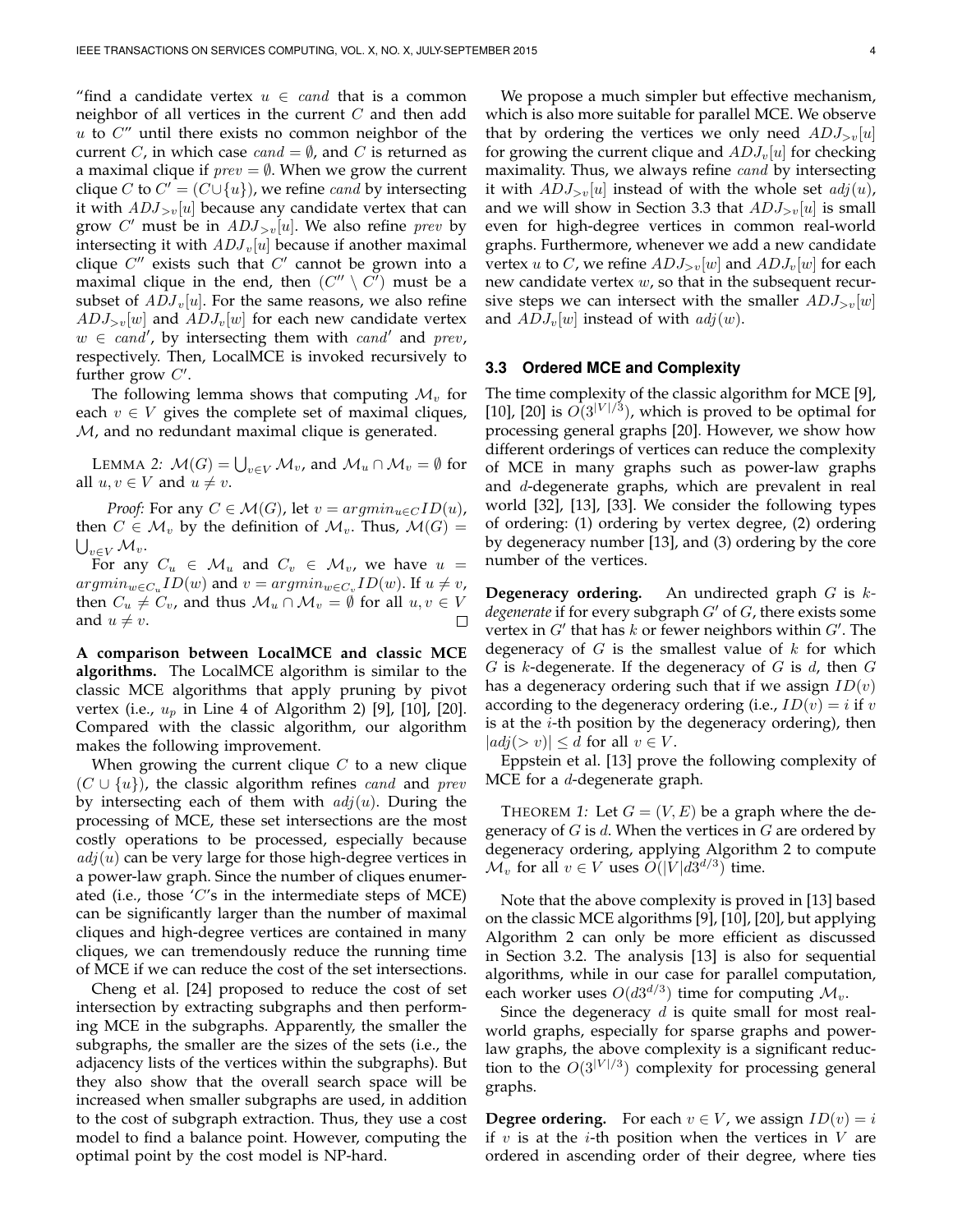are broken arbitrarily. Let *h* be the maximum value of *h* such that there are *h* vertices with degree at least *h*. We give the following complexity analysis.

THEOREM 2: Given a graph  $G = (V, E)$ , when the vertices are ordered by their degree, applying Algorithm 2 to compute  $\mathcal{M}_v$  for all  $v \in V$  uses  $\widetilde{O}(|V| h 3^{h/3})$  time.

*Proof:* We first show that  $|adj(> v)| \leq h$  for all  $v \in V$ . Suppose on the contrary that there exists a vertex  $v \in V$ such that  $|adj(> v)| > h$ . Since  $|adj(> v)| > h$ , there are at least  $(h + 1)$  vertices that are ordered after *v*, i.e., they have degree at least as large as *v*. Since  $|adj(v)| \ge$  $|adj(> v)| > h$ , *v* has degree at least  $(h + 1)$  and hence each  $u \in adj(> v)$  has degree at least  $(h+1)$ . This means that there are at least  $(h+1)$  vertices that have degree at least  $(h + 1)$ , which contradicts to the fact that *h* is the maximum value of *h* such that there are *h* vertices with degree at least *h*. Thus,  $|adj(> v)| \leq h$  for any  $v \in V$ .

If  $|adj(> v)| \leq h$ , then following a similar analysis to Theorem 2 of [13] we can show that computing  $\mathcal{M}_v$  by Algorithm 2 uses at most  $O(h3^{h/3})$  time.  $\Box$ 

For a typical power-law graph,  $h \leq |V|^{0.4}$  [23]. Thus, for processing large power-law graphs, our algorithm is a significant improvement over the classic algorithms [9], [10], [20].

**Core number ordering.** Another interesting vertex ordering we can use is based on *k-core* [30]. The *k*-core of a graph *G* is the largest subgraph  $C_k = (V_{C_k}, E_{C_k})$  of *G* such that  $∀v ∈ V_{C_k}$ , the degree of *v* in  $C_k$  is at least *k*. The *core number* of a vertex *v* ∈ *V*, denoted by *c*(*v*), is defined as the largest *k* such that *v* is in *Ck*.

Let *d* be the maximum core number of a vertex in *G*. Note that the degeneracy of *G* is equal to *d*. However, we can give an ordering of the vertices by their core number and show that this ordering achieves better time complexity than that by degeneracy ordering given in Theorem 1. We present the details in Lemma 3, Theorems 3 and 4, which are due to Fu [34].

LEMMA *3:* There exists an ordering of the vertices in *G* such that (1) for all  $v \in V$ ,  $ID(v) = i$  if *v* is at the *i*-th position by the ordering, (2) for all  $u, v \in V$ , if  $ID(u)$  < *ID*(*v*), then  $c(u) \leq c(v)$ , and (3) for all  $v \in V_i$ ,  $|adj(>$  $|v| \leq i$ .

*Proof:* We obtain such an ordering as follows. We repeatedly delete from *G* a vertex *v* that has the smallest degree, where tires are broken arbitrarily, and assign  $ID(v) = i$  if *v* is the *i*-th vertex to be deleted. Note that when we delete *v*, we also delete all edges incident to *v* and this changes the degree of other vertices (e.g., deleting (*u, v*) decreases the degree of *u* by 1).

For all  $u, v \in V$ , if  $ID(u) < ID(v)$ , then at the time *u* is deleted from *G*, the degree of *u* is not larger than that of *v*, which implies that  $c(u) \leq c(v)$ .

For all  $v \in V_i$ , at the time when  $v$  is deleted from  $G$ , the degree of *v* is at most *i*, which implies that there are at most *i* neighbors of *v* that are deleted later than *v*, and thus  $|adj(> v)| \leq i$ .  $\Box$ 

By the ordering given in the proof of Lemma 3, we have the following new complexity.

Let  $V_i$  be the set of vertices with core number  $i$  and  $n_i = |V_i|$ . Note that  $n_i = |V_{C_i} \setminus V_{C_{i+1}}|$  for  $1 \leq i < d$  and  $n_d = |V_{C_d}|.$ 

THEOREM 3: Given a graph  $G = (V, E)$ , when the vertices are ordered by core number ordering as given in Lemma 3, applying Algorithm 2 to compute  $\mathcal{M}_v$  for all  $v \in V$  uses  $O(\sum_{i=1}^d n_i i 3^{i/3})$  time.

*Proof:* The proof is similar to that of Theorem 2 except that we partition the vertex set into  $\{V_1, V_2, \ldots, V_d\}$ according to the core number of the vertices. For all  $v \in V_i$ , since  $|adj(> v)| \leq i$  according to Lemma 3, computing  $\mathcal{M}_v$  for all  $v \in V_i$  uses  $O(n_i i \overline{3}^{i/3})$  time.  $\Box$ 

Since in most real-world graphs, the number of vertices with core number *i* decreases rapidly when *i* increases, the complexity using core number ordering can be much smaller than that using degeneracy ordering. The following theorem further shows that the complexity of MCE given in Theorem 3 is close to the lower bound.

THEOREM *4:* The maximum possible number of maximal cliques in a graph *G*, where the degeneracy of *G* is *d*, is given by  $\sum_{i=1}^{d-1} n_i 3^{i/3} + (n_d - d) 3^{d/3}$ , and such a graph exists.

*Proof:* It is shown that the maximum possible number of maximal cliques in a graph with *n* vertices is  $\mathbf{b}$  bounded by  $3^{n/3}$  [35]. For all  $v \in V_i$ ,  $|adj(> v)| \leq i$ according to Lemma 3, which means that the subgraph of *G* induced by *adj*(*> v*) gives at most 3 *i/*<sup>3</sup> maximal cliques. Since any maximal clique in  $\mathcal{M}_v$  is a subset of (*{v} ∪ adj*(*> v*)), *v* forms at most 3 *i/*<sup>3</sup> maximal cliques with vertices in  $adj(>v)$  and hence  $|\mathcal{M}_v| \leq 3^{i/3}$ . Thus,  $\sum_{v \in V_i} |\mathcal{M}_v| \leq n_i 3^{i/3}.$ 

When  $i = d$ , the subgraph induced by  $V_d$ , i.e.,  $C_d$ , has degeneracy *d*. By Theorem 3 of [13], the maximum possible number of maximal cliques in a graph with degeneracy *d* is given by  $(n_d - d)3^{d/3}$ .

 $\sum_{i=1}^{d-1} n_i 3^{i/3} + (n_d - d) 3^{d/3}$  maximal cliques. The graph *G* Next we show that there exists a graph *G* that has is formed by *d/*3 components (for simplicity, we assume that *d* is a multiple of 3) and a main component. The main component is a Turan's graph *T*(*d, d/*3), forming *d/*3 independent sets (each of size 3), and with edges from each vertex in each independent set connected to all vertices in the other independent sets. The other  $d/3$  components are  $L_1, ..., L_{d/3}$ , where  $L_i$  contains  $m_i$ vertices and there is no edge among vertices in *L<sup>i</sup>* , i.e., *Li* is an independent set in *G* (for simplicity, we assume that  $m_i \geq 3$ ). Each vertex in  $L_i$  is connected to all vertices in *i* independent sets in  $T(d, d/3)$ . Obviously, vertices in  $L_i$  have core number  $3i$ , and hence  $m_i = n_{3i}$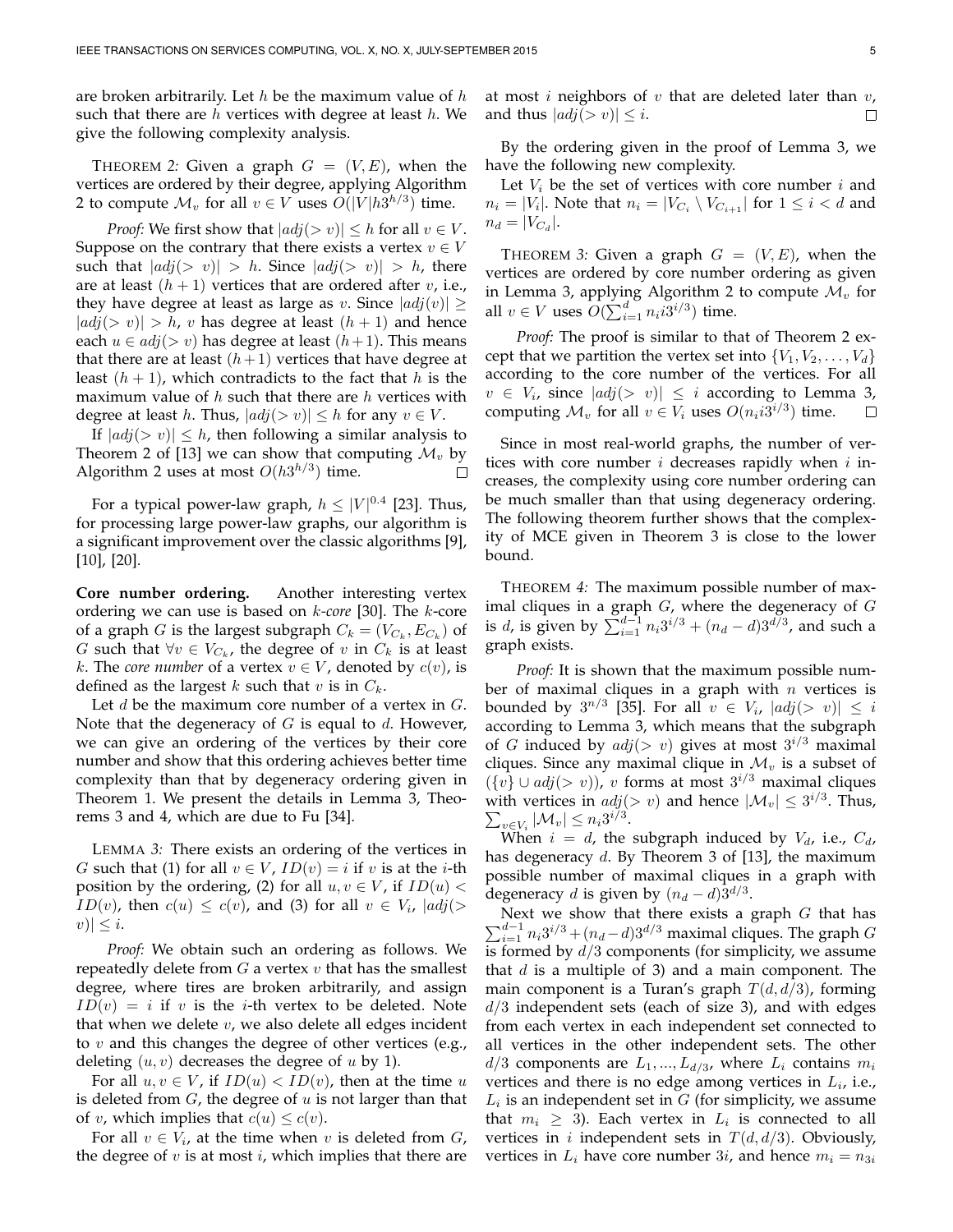for  $i < d/3$ , and  $n_d = m_{d/3} + d$  since the *d* vertices in  $T(d, d/3)$  are also in the *d*-core. For  $1 \leq i \leq d$ , if  $i\%d \neq 0$ , then  $n_i = 0$  (note that no maximal clique is formed by vertices with core number *i* in this case). Now consider the number of maximal cliques that can be formed by vertices in  $L_i$  for  $1 \leq i < d/3$ . Note that each vertex in  $L_i$  is linked to  $i$  sets of independent sets  ${I_1, ..., I_i}$  in  $T(d, d/3)$ . A maximal clique can be formed by picking one vertex from *L<sup>i</sup>* , and one vertex from each of *I*1*, ..., I<sup>i</sup>* . Hence the number of maximal cliques that can be formed by vertices in  $L_i$  is given by  $m_i 3^i = n_{3i} 3^i$ . Since  $n_d = m_{d/3} + d$ , the number of maximal cliques that can be formed by vertices in  $L_{d/3}$  is given by  $m_{d/3}3^{d/3} = (n_d - d)3^{d/3}$ . Combining all components we have a graph with  $\sum_{i=1}^{d-1} (n_i) 3^{i/3} + (n_d - d) 3^{d/3}$  maximal cliques.  $\Box$ 

Theorem 4 implies that the worst-case time complexity of MCE in a graph with degeneracy *d* is at least  $O(\sum_{i=1}^{d-1} n_i 3^{i/3} + (n_d - d)3^{d/3})$  since there are so many maximal cliques in the worst case. Thus, the worst-case time complexity of our algorithm for computing  $\mathcal{M}_v$  for all  $v \in V_i$  is only a factor of  $i$  greater than the lower bound time complexity. Importantly,  $i$  is small when  $n_i$  is large, and *n<sup>d</sup>* is usually small for most real-world graphs. We further verify the efficiency of MCE by each ordering by experiments.

#### **3.4 Work Efficiency and Workload Balancing**

The vertex ordering not only gives a tremendously reduced worst-case time complexity for MCE in processing many common real-world graphs especially power-law graphs and *d*-degenerate graphs, but it also effectively solves the problem of skewed workload distribution due to high-degree vertices.

The following theorem shows that the total amount of work performed by all the machines is asymptotically the same as that by sequentially executing Algorithm 2 to compute  $\mathcal{M}_v$  for all  $v \in V$ , which achieves the best known time complexity (as given in Theorem 3) for computing maximal cliques in a graph with degeneracy *d* (the previous best complexity is given by [13] as shown in Theorem 1). In addition, it also shows that the workload at each worker machine is bounded by *d* instead of  $|V|$  or the degree of the vertices.

THEOREM *5:* The total amount of work performed by all the machines for computing the set of maximal cliques by core number ordering, as well as the total amount of data being communicated, is  $O(\sum_{i=1}^d n_i i 3^{i/3})$ . The amount of work done by any worker machine is  $O((|V|/\phi)n_d d3^{d/3})$ , where  $\phi$  is the number of worker machines.

*Proof:* The total amount of data distributed to all the worker machines is bounded by the total amount of data processed in the worker machines. Since  $\mathcal{M}_v$ , for each *v ∈ V* , is computed only in one machine, and no machine performs any other extra work, the total amount of work performed at all the worker machines is  $O(\sum_{i=1}^d n_i i 3^{i/3})$ .

Each worker machine may compute  $\mathcal{M}_v$  for  $(|V|/\phi)$ vertices. Computing each  $\mathcal{M}_v$  uses  $O(n_i i 3^{i/3})$  time, where  $v \in V_i$ . In the worst case,  $v \in V_d$  and  $O(n_i i 3^{i/3}) =$  $O(n_d d3^{d/3})$ . Here, we assume  $O(dn_d) = O(3^{d/3})$ , otherwise *d* must be small and  $n_d \leq n_i \leq |V|$ , which implies that both  $O(n_i i 3^{i/3}) = O(|V|)$  and  $O(n_d d 3^{d/3}) = O(|V|)$ (which is a better bound for a task like MCE).  $\Box$ 

Note that the same analysis can be applied if the vertices are ordered by degeneracy ordering or degree ordering, by substituting the complexity given in Theorems 1 and 2 into the analysis, respectively.

# **4 QUERYING MAXIMAL CLIQUES**

The set of maximal cliques is often too large to manage and be used directly for analysis. Thus, we propose a set of fundamental queries on  $\mathcal{M}(G)$  to help users find targeted maximal cliques for more effective and efficient analysis.

## **4.1 Data Structure**

Before we discuss the queries, we first present the data structure that we use to store the maximal cliques. When we apply Algorithm 2 to compute  $\mathcal{M}_v$ , for each  $v \in V$ , the process naturally constructs a prefix tree, denoted by  $T_v$ , such that the root of  $T_v$  is  $v$  and each root-to-leaf path represents a maximal clique in  $\mathcal{M}_v$ . We use the prefix tree structure because it can effectively save storage space by sharing the common subsets among maximal cliques.

The prefix trees  $T_v$  for each  $v \in V$  are stored in distributed file system. To support efficient querying of the maximal cliques, we also record the following information for each *Tv*:

- *level*(*x*): for each node *x* in  $T_v$ , we record the level of  $x$  in  $T_v$ , where the level of the root is 1 and  $level(x) = level(parent(x)) + 1 (parent(x))$  is the parent of *x* in  $T_v$ ).
- *label*(*x*): a vertex  $u \in adj(>v)$  may occur in multiple maximal cliques in  $\mathcal{M}_v$  and hence may be represented by multiple nodes in *Tv*; if *u* is represented by node *x* in  $T_v$ , then  $label(x) = u$ .
- *nodeList<sub>v</sub>*(*u*): since a vertex  $u \in adj(>v)$  may be represented by multiple nodes in  $T_v$ ,  $nodeList_v(u)$ gives the list of nodes in *T<sup>v</sup>* that represent *u*, i.e., for each  $node(u) \in nodeList_v(u)$ ,  $label(node(u)) = u$ , where we use  $node(u)$  to indicate an occurrence of  $u$  in  $T_v$ .
- *• leafListw*: this gives the list of leaf nodes (in the order from left to right) in *Tv*.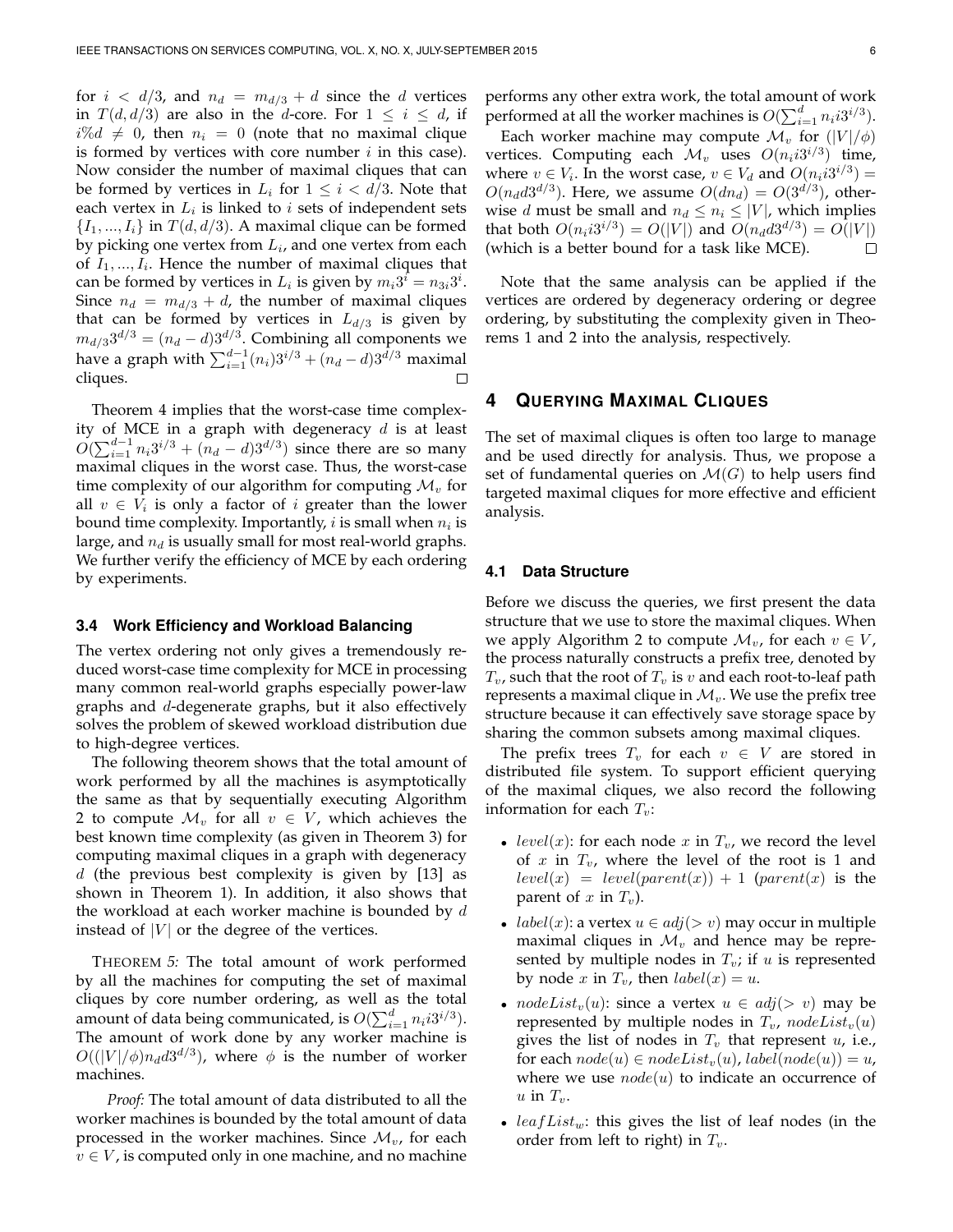|   | <b>Algorithm 3:</b> Query $(v)$             |  |  |  |  |  |  |  |
|---|---------------------------------------------|--|--|--|--|--|--|--|
|   | <b>Input</b> : A query vertex $v$ ,         |  |  |  |  |  |  |  |
|   | and $T_u$ for all $u \in (adj(v) \cup {v})$ |  |  |  |  |  |  |  |
|   | Output : $\mathcal{M}(v)$                   |  |  |  |  |  |  |  |
|   | 1 output all maximal cliques in $T_v$ ;     |  |  |  |  |  |  |  |
|   | 2 foreach $u \in adj(< v)$ do               |  |  |  |  |  |  |  |
| 3 | foreach $node(v) \in nodeList_u(v)$ do      |  |  |  |  |  |  |  |
| 4 | initialize an empty array $C$ ;             |  |  |  |  |  |  |  |
| 5 | $C[level(node(v))] \leftarrow v;$           |  |  |  |  |  |  |  |
| 6 | search-up( $C, node(v), T_u$ );             |  |  |  |  |  |  |  |
|   | search-down(C, $node(v), T_u$ );            |  |  |  |  |  |  |  |
|   |                                             |  |  |  |  |  |  |  |

| <b>Algorithm 4:</b> search-up $(C, x, T)$ |  |  |  |  |
|-------------------------------------------|--|--|--|--|
| 1 while x is not the root of $T$ do       |  |  |  |  |

2  $\vert x \leftarrow parent(x);$  $3 \mid C[level(x)] \leftarrow label(x);$ 

**Algorithm 5:** search-down(*C, x, T*)

 **if** *x is a leaf in T* **then**  $|$  output  $C' = \{C[i] : 1 \leq i \leq level(x)\}$  as a maximal clique; **<sup>3</sup> else foreach** *child y of x in T* **do**  $\vert$   $\vert$   $C[level(y)] \leftarrow label(y);$  $\blacksquare$  **search-down** $(C, y, T)$ ;

### **4.2 Query(v)**

The first type of queries we want to consider is to find all maximal cliques containing a given vertex, denoted by *query*(*v*): given a query vertex *v*, *query*(*v*) returns  $\mathcal{M}(v) = \{C : C \in \mathcal{M}(G), v \in C\}$ . Note that  $\mathcal{M}(v) \supseteq \mathcal{M}_v$ .

The following observation shows how *query*(*v*) can be processed efficiently.

OBSERVATION 1: For any maximal clique  $C \in \mathcal{M}(v)$ , *C* can be found in  $T_u$  for some  $u \in (adj(*v*) \cup \{v\})$ .

*Proof:* Let  $u' = argmin_{w \in C} ID(w)$ . Then, either  $u' =$ *v* in which case *C* is in  $T_v$ , or  $u' \in adj(< v)$  in which case *C* is in  $T_{u'}$ .

We give our algorithm for processing *query*(*v*) in Algorithm 3, which follows Observation 1 to search *T<sup>u</sup>* for all  $u \in (adj(*v*) \cup {*v*})$  to find all maximal cliques in  $\mathcal{M}(v)$ .

First, we can simply perform a depth-first search in *Tv*, and output the maximal clique represented by each rootto-leaf path. Then, we search  $T_u$  for each  $u \in adj(< v)$ as follows. We follow the node list of *v* in *Tu*. For each  $node(v)$  ∈  $nodeList_u(v)$ , we first search up from  $node(v)$ to the root (by the "search-up" procedure, i.e., Algorithm 4), and then search down from *node*(*v*) to each leaf *f* in the subtree rooted at *node*(*v*) (by the "search-down" procedure, i.e., Algorithm 5). Each root-to-*f* path via  $node(v)$  represents a maximal clique in  $\mathcal{M}_u$  that contains **Algorithm 6:** Query( $\geq$  *s*)

**Input** : A size threshold *s*, and  $T_v$  for all  $v \in V$ **Output** :  $M_{\geq s}(G)$ **<sup>1</sup> foreach** *v ∈ V* **do** 2 **if**  $depth(T_v) \geq s$  **then 3** initialize an empty array *C*; **4 foreach**  $f \in leafList_v$ *, where*  $level(f) \geq s$ *,* **do**  $\mathcal{F}$  **c**[*level*(*f*)]  $\leftarrow$  *label*(*f*); **6**  $\vert$  **b** search-up $(C, f, T_v)$ ;  $7$   $|$   $|$  output  $C' = \{C[i] : 1 \leq i \leq level(f)\}$  as a maximal clique;

*v*, and is thus reported as a query answer.

#### **4.3 Query(***≥***s)**

The set  $\mathcal{M}(G)$  is large; however, most of the maximal cliques in  $\mathcal{M}(G)$  are small in size. According to [19], large maximal cliques are more useful and interesting than small maximal cliques, and the set of large maximal cliques is much smaller and hence more manageable. Thus, the second type of queries we ask is to find all large maximal cliques, denoted by  $query(\geq s)$ : given a size threshold *s*, *query*( $\geq$  *s*) returns  $\mathcal{M}_{\geq s}(G) = \{C :$  $C \in \mathcal{M}(G), |C| \geq s$ . The term "large" depends on applications and hence we allow users the flexibility to specify a size threshold *s*.

We give the algorithm for processing  $query(\geq s)$  in Algorithm 6, which searches  $T_v$  for all  $v \in V$  if the depth of *T<sup>v</sup>* is at least *s*. Note that the query is executed in parallel and the worker machines retrieve  $T_v$  from distributed file system where  $T_v$  is stored, and then the partial query answers from each worker machine are sent to the machine where the query is issued.

To process  $query(\geq s)$ , we follow the leaf list of each *Tv*. For each leaf node *f* in *leafListv*, if the level of *f* is at least *s*, we simply output the maximal clique represented by the root-to-*f* path. Since there may be many leaf nodes that share the same prefix subpath, we can perform an optimization as follows. During the search-up process, when we reach the internal node *x* at level *s*, we first obtain the root-to-*x* prefix subpath by the "search-up" procedure (i.e., Algorithm 4). Then, we invoke the "search-down" procedure (i.e., Algorithm 5) starting at *x* to every leaf *f ′* in the subtree rooted at *x*, and output the maximal clique represented by each rootto-*f ′* path via *x*. Then, we start the process again from the next leaf node in  $leafList_v$  that is not in the subtree rooted at *x*.

#### **4.4 Query(U)**

The query *query*(*v*) finds all maximal cliques containing a single vertex. We now consider another type of queries that return all maximal cliques containing a set of vertices, denoted by *query*(*⊇ U*): given a query vertex set *U*, *guery*( $\supseteq U$ ) returns  $\mathcal{M}(\supseteq U) = \{C : C \in \mathcal{M}(G), C \supseteq U\}$ .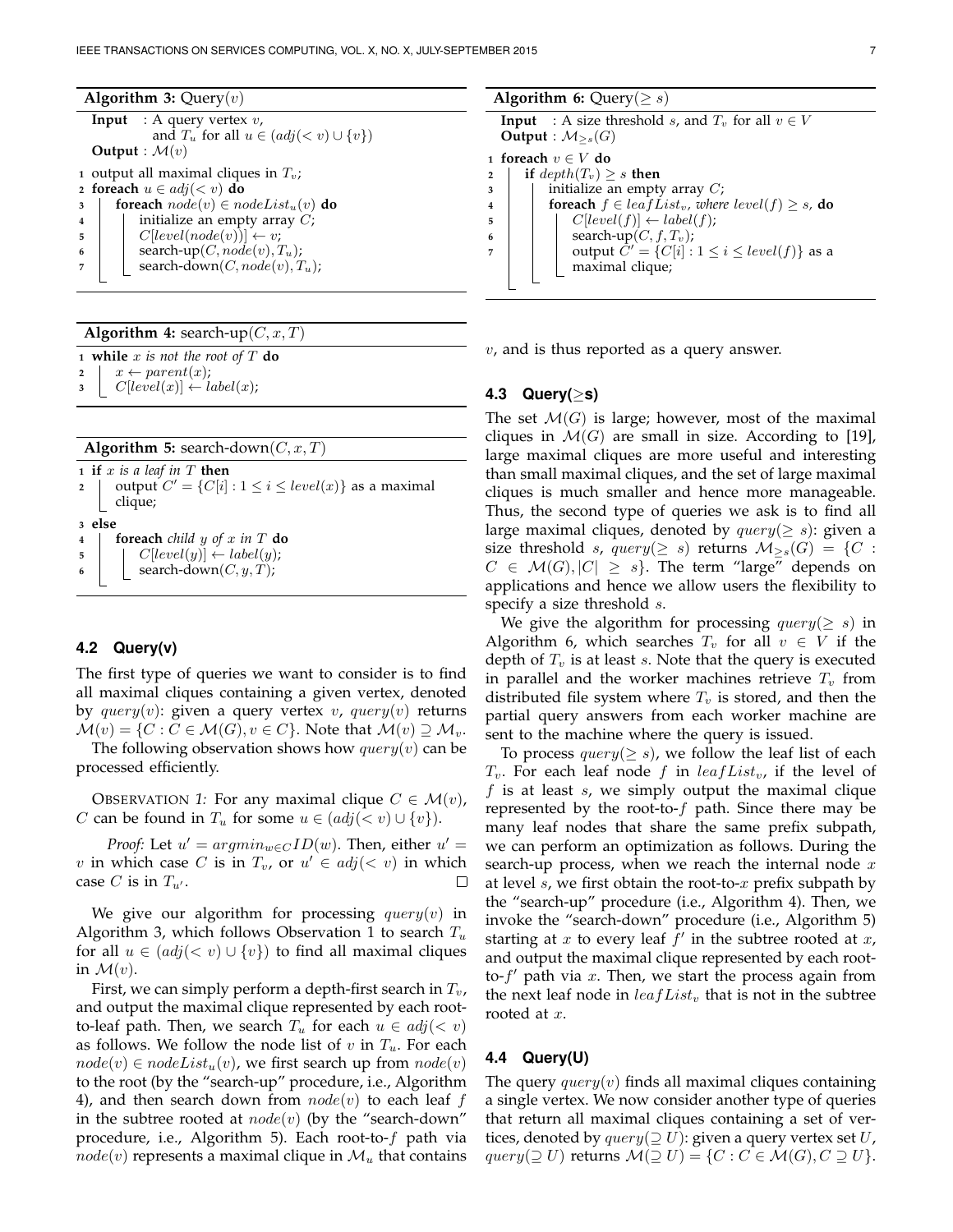| Algorithm 7: Query( $\supseteq U$ )                                                 |  |  |  |  |  |  |
|-------------------------------------------------------------------------------------|--|--|--|--|--|--|
| <b>Input</b> : A query vertex set $U$ ,                                             |  |  |  |  |  |  |
| and $T_w$ for all $w \in (adj(v) \cup {v})$ ,                                       |  |  |  |  |  |  |
| where $v = argmin_{u \in U} I D(u)$                                                 |  |  |  |  |  |  |
| Output : $M(\supset U)$                                                             |  |  |  |  |  |  |
| 1 foreach $w \in \{adj(< v) \cup \{v\}\}\$ do                                       |  |  |  |  |  |  |
| if $U \subseteq adj(\gt w) \cup \{w\}$ then<br>$\overline{2}$                       |  |  |  |  |  |  |
| <b>for<br/>each</b> $f \in leafList_w$ , where $level(f) \geq  U $ , <b>do</b><br>3 |  |  |  |  |  |  |
| output the maximal clique $C$ represented by                                        |  |  |  |  |  |  |
| the root-to-f path in $T_w$ , if $C \supseteq U$ ;                                  |  |  |  |  |  |  |
|                                                                                     |  |  |  |  |  |  |

Note that *U* must be a clique for this query, otherwise  $\mathcal{M}(\supseteq U) = \emptyset.$ 

We also consider the type of queries that return all maximal cliques that are subsets of a given query vertex set, denoted by  $query(\subseteq U)$ : given *U*,  $query(\subseteq U)$  returns  $\mathcal{M}(\subseteq U) = \{C : C \in \mathcal{M}(G), C \subseteq U\}.$ 

We first discuss how we process  $query(\supseteq U)$ . The following observation gives the search space of processing the query.

OBSERVATION 2: Let  $v = argmin_{u \in U} ID(u)$ . For any maximal clique  $C \in \mathcal{M}(\supseteq U)$ ,  $C$  can be found in  $T_w$  for some  $w \in (adj(*v*) ∪ {*v*}).$ 

*Proof:* Since *U* itself is a clique but may not be maximal, any maximal clique containing *U* as a subset must be either in  $\mathcal{M}_v$  or in  $\mathcal{M}_w$  for some  $w \in adj(< v)$ .  $\Box$ 

We give the algorithm for processing *query*(*⊇ U*) in Algorithm 7. We first prune the search space by discarding any *w ∈ {adj*(*< v*) *∪ {v}}* if *U* \* *adj*(*> w*) *∪ {w}*, because in this case *U* cannot be contained in any maximal clique in  $\mathcal{M}_w$ . Then, for each  $T_w$ , we follow the leaf list of *Tw*. For each leaf node *f* in *leafListw*, if the level of *f* is smaller than *|U|*, we can safely skip *f*. Otherwise, we invoke the "search-up" procedure to obtain the rootto-*f* path in *Tw*. During the search process, we count the number of nodes that are not in *U*, and denote this number by *c*. If  $level(f) - c < |U|$ , then *U* cannot be contained in the maximal clique represented by this root-to-*f* path and hence we terminate the process and continue with next  $f \in leafList_w$ . Otherwise, if the search reaches the root and  $level(f) - c \geq |U|$ , then the maximal clique *C* represented by the root-to-*f* path must contain *U* as a subset, and we output *C*.

Next, we discuss how we process *query*(*⊆ U*). The following observation gives the search space of processing the query.

OBSERVATION *3:* For any maximal clique  $C \in \mathcal{M}(\subseteq)$ *U*), *C* can be found in  $T_u$  for some  $u \in U$ .

*Proof:* Let  $u = argmin_{w \in C} ID(w)$ . First,  $C \in \mathcal{M}_u$  and *C* can be found in *Tu*. Since *C* must be a subset of *U*, we have  $u \in U$ .

We give the algorithm for processing  $query(\subseteq U)$  in

#### **Algorithm 8:** Query( $\subseteq U$ )

**Input** : A query vertex set *U*, and  $T_u$  for all  $u \in U$ **Output** :  $M(\subseteq U)$ 

**1 foreach**  $u \in U$  **do** 

**2**  $|$  *cand*  $\leftarrow adj(>u) \cap U;$ 

**<sup>3</sup>** output the maximal clique *C* represented by each root-to-leaf path in  $T_u$ , if  $C \subseteq (cand \cup \{u\})$ ;

Algorithm 8. We search  $T_u$  for each  $u \in U$  according to Observation 3. Since each maximal clique represented in *T<sup>u</sup>* must be a subset of (*adj*(*> u*)*∪{u}*) and also of *U*, we first obtain  $cand = adj(> u) \cap U$ . Then, we invoke the "search-down" procedure starting from the root of  $T_u$ . During the process, if any internal node *x* is not in *cand*, we can prune the whole subtree rooted at *x*, because the maximal clique represented by any root-to-leaf path via *x* cannot be a subset of *U* since *x* is not in *U*. If the search reaches a leaf node *f*, then the maximal clique *C* represented by any root-to-*f* must be a subset of *U*, and we output *C*.

#### **4.5 Top-k Query**

A top-*k* query finds the *k* maximal cliques that have the largest size (ties are broken arbitrarily), i.e., the query returns  $\mathcal{M}(k)$  where  $\mathcal{M}(k) \subseteq \mathcal{M}(G)$ ,  $|\mathcal{M}(k)| = k$ , and for any  $C \in \mathcal{M}(k)$  and  $C' \in (\mathcal{M}(G) \setminus \mathcal{M}(k))$ ,  $|C| \ge$ *|C ′ |*. A special case is the top-1 query, which returns the maximum clique in *G*.

We discuss how a top-*k* query can be processed as follows. Let  $\alpha$  be the size of the maximum clique in  $G$ and *N<sup>i</sup>* be the number of maximal cliques with size *i* (note that the distribution of the sizes of the maximal cliques can be easily obtained as a by-product of the MCE process). Then, we approximate the size of the *k*th largest maximal clique as  $\beta$ , such that  $\sum_{i=\beta+1}^{\alpha} N_i \leq$  $k \le \sum_{i=0}^{\infty} N_i$ . Based on this approximation, a top- $k$  query can be transformed into  $query(\geq \beta)$  and return the top-*k* largest maximal cliques in the query answer.

# **5 UPDATING MAXIMAL CLIQUES**

To manage the set of maximal cliques, we also need to consider update maintenance of the set when the underlying graph is updated. Clearly it is not practical to re-compute  $\mathcal{M}(G)$  every time when *G* is updated. Thus, we propose efficient algorithms to support incremental update of  $\mathcal{M}(G)$ . We consider two update operations: edge insertion and edge deletion. Note that vertex deletion can be considered as a series of edge deletion followed by the deletion of an isolated vertex, while the deletion (and insertion) of an isolated vertex (i.e., a maximal clique of size 1) is trivial.

In the following discussion, we process the insertion and deletion of an edge (*u, v*), and without loss of generality we assume  $ID(u) < ID(v)$ . Note that after the insertion and deletion of  $(u, v)$ , the vertex ordering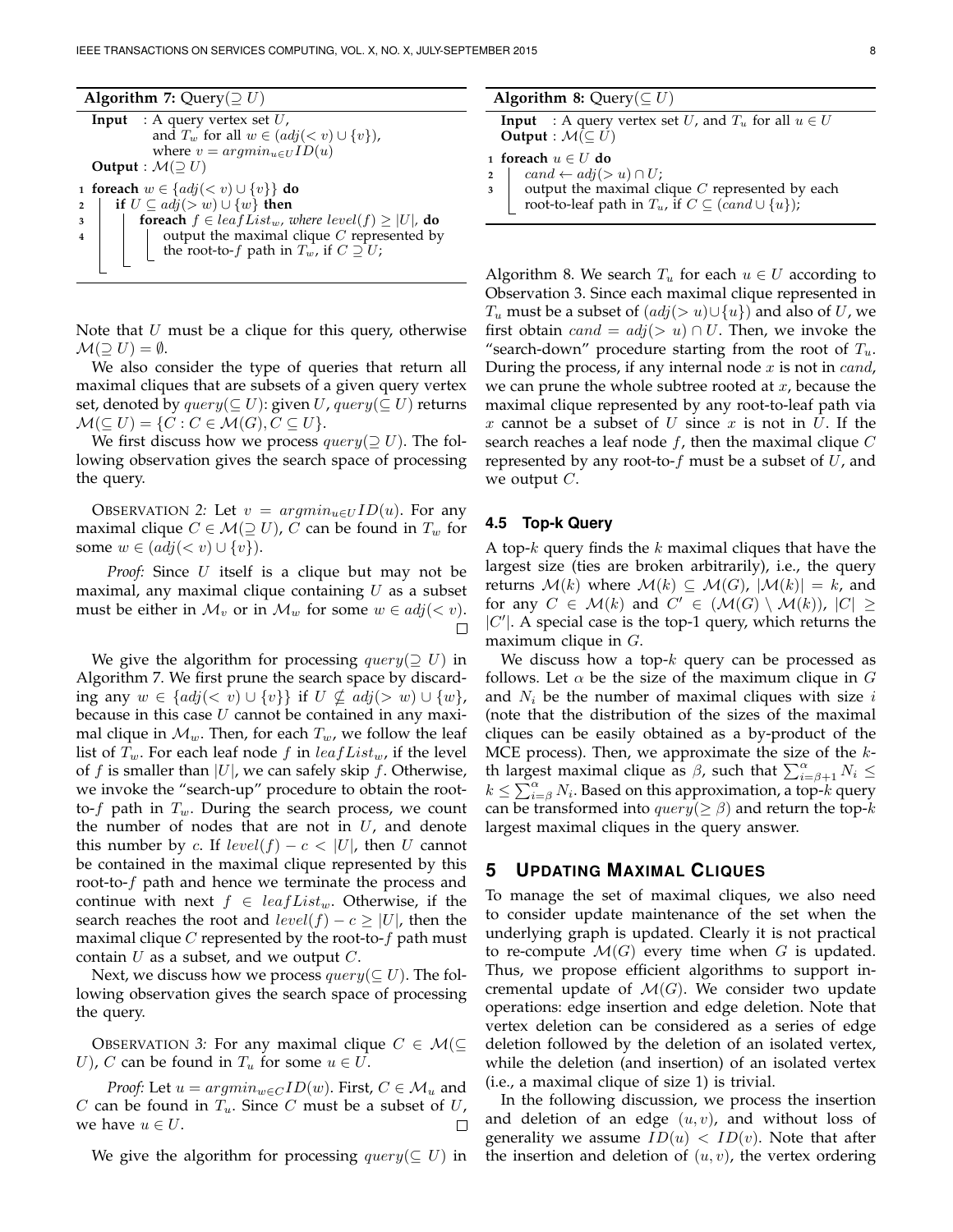discussed in Section 3.3 may change; however, we do not change the ID of the vertices during the update and hence the update result does not affect the correctness of query processing discussed in Section 4.

#### **5.1 Edge Insertion**

When an edge (*u, v*) is inserted into *G*, we have two cases to handle: (1) some existing maximal cliques become non-maximal, which need to be deleted; and (2) new maximal cliques appear in *G*, which need to be inserted. We process the two cases as shown in Algorithm 9.

For Case (1), an existing maximal clique *C* becomes non-maximal only if *C* contains either *u* or *v*, and *C ⊂*  $\{adj(u) \cap adj(v)\}\cup \{u, v\}$ , since now  $C \cup \{v\}$  or  $C \cup \{u\}$ is a new maximal clique containing *C*. The following observation shows where *C* can be found.

OBSERVATION *4:* Let *C* be a maximal clique before inserting (*u, v*), where *C ⊂* (*adj*(*u*) *∩ adj*(*v*)) *∪ {u, v}* and either  $u \in C$  or  $v \in C$ . Then, *C* is represented by a rootto-leaf path in  $T_w$ , where  $w \in ((adj(z u) ∩ adj(z v)) ∪ \{v\})$ **or**  $w \in ((adj(*u*) ∩ adj(*v*)) ∪ {*u*}).$ 

*Proof:* Let  $w = argmin_{w' \in C} ID(w')$ . Then,  $C \in \mathcal{M}_w$ and hence *C* is represented by a root-to-leaf path in *Tw*. Regarding *w* we have two cases: (1)  $ID(u) < ID(w)$ *ID*(*v*) or  $w = v$ , which implies  $w \in ((adj(> u) \cap adj($ *v*))*∪{v}*); or (2) *ID*(*w*) *< ID*(*u*) or *w* = *u*, which implies *w* ∈ ((*adj*( $\lt u$ ) ∩ *adj*( $\lt v$ )) *∪* {*u*}).  $\Box$ 

Following Observation 4, first Lines 3, 5 and 6 of Algorithm 9 call the "DeleteNode" procedure (i.e., Algorithm 10) to delete an existing maximal clique *C* from *Tw*, if *C* will become non-maximal after inserting (*u, v*), i.e., *C* ⊂ *cand* =  $adj(u) \cap adj(v)$  *∪*  $\{u, v\}$  (checked in Line 3 of Algorithm 10). Since *C* is represented by a root-to-leaf path in *T<sup>w</sup>* but a prefix subpath of *C* may be shared by some other maximal cliques in  $\mathcal{M}_w$ , we only remove the part of the path that is not shared by any other maximal cliques (Line 4 of Algorithm 10).

Now we process Case (2). The following observation shows where a new maximal clique *C* should be inserted.

OBSERVATION *5:* Let *C* be a new maximal clique after inserting (*u, v*) into *G*. Then, *C* should be inserted into *T*<sup>*w*</sup>, where *w* ∈ ((*adj*(*< u*) ∩ *adj*(*< v*)) *∪* {*u*}).

*Proof:* Let  $w = argmin_{w' \in C} ID(w')$ . Then, *C* should be in  $\mathcal{M}_w$  and hence inserted into  $T_w$ . Since  $u, v \in C$ and  $ID(u) < ID(v)$ , we have  $ID(w) < ID(u)$  or  $w = u$ , which implies  $w \in ((adj(*u*) \cap adj(*v*)) \cup \{u\}).$  $\Box$ 

Following Observation 5, we first generate all new maximal cliques that contain  $\{u, v, w\}$ , for each  $w \in$  $((adj(*u*) ∩ adj(*v*)) ∪ {*u*}), which is processed by the$ algorithm "LocalMCE" (i.e., Algorithm 2), and we also insert the new maximal cliques into  $T_w$  (Lines 7-12 of Algorithm 9).

#### **Algorithm 9:** Insert(*u, v*)

 *cand ←* (*adj*(*u*) *∩ adj*(*v*)) *∪ {u, v}*; **foreach** *w ∈* ((*adj*(*> u*) *∩ adj*(*< v*)) *∪ {v}*) **do** DeleteNode(*v, Tw, cand*); **foreach** *w ∈* ((*adj*(*< u*) *∩ adj*(*< v*)) *∪ {u}*) **do** DeleteNode(*v, Tw, cand*); 6 DeleteNode $(u, T_w, cand)$ ; *newcand ←* (*adj*(*> w*) *∩ cand*) *\ {u, v}*;  $\vert$  *newprev*  $\leftarrow adj(*w*) \cap cand;$  **foreach** *w ′ ∈ newcand* **do**  $\vert$   $ADJ_{>w}[w'] \leftarrow adj(w') \cap adj(>w);$  **d**  $1$   $ADJ_w[w'] \leftarrow adj(w') \cap adj(w);$  invoke LocalMCE(*{u, v, w}, newcand, newprev,*  $ADJ_{\geq w}$ ,  $ADJ_w$ ) to generate new maximal cliques containing  $\{u, v\}$  and  $\{w\}$  and insert them into  $T_w$ ;

|  |  | <b>Algorithm 10:</b> DeleteNode( $x, T_w, cand$ ) |  |  |
|--|--|---------------------------------------------------|--|--|
|--|--|---------------------------------------------------|--|--|

|                | 1 foreach $node(x) \in nodeList_w(x)$ do                  |
|----------------|-----------------------------------------------------------|
| $\overline{2}$ | foreach maximal clique C represented by each root-to-leaf |
|                | path via $node(x)$ in $T_w$ do                            |
| 3              | if $C \subset \text{cand}$ then                           |
| $\overline{4}$ | starting from the leaf node and moving along              |
|                | the path up to the root, recursively delete               |
|                | from $T_w$ any node that has no child (note that          |
|                | initially only the leaf node has no child);               |
|                |                                                           |
|                |                                                           |

```
Algorithm 11: Delete(u, v)
```
**<sup>1</sup>** *cand ←* (*adj*(*u*) *∩ adj*(*v*)) *∪ {u, v}*; **<sup>2</sup> foreach** *w ∈* ((*adj*(*< u*) *∩ adj*(*< v*)) *∪ {u}*) **do <sup>3</sup>** delete unshared nodes along any path in *T<sup>w</sup>* that represents a maximal clique containing both *u* and *v* by a procedure similar to Algorithm 10; **<sup>4</sup>** compute all new maximal cliques that contain  $C = \{w, u\}$  and insert them into  $T_w$  by a procedure similar to Lines 7-12 of Algorithm 9; and similarly for  $C = \{w, v\}$ ; **<sup>5</sup> foreach** *w ∈* ((*adj*(*> u*) *∩ adj*(*< v*)) *∪ {v}*) **do <sup>6</sup>** compute all new maximal cliques that contain  $C = \{w, v\}$  and insert them into  $T_w$  by a procedure

similar to Lines 7-12 of Algorithm 9;

#### **5.2 Edge Deletion**

The deletion of an edge (*u, v*) is processed in essentially the reverse way of how we process the edge insertion. As shown in Algorithm 11, we first delete all the existing maximal cliques that contain both *u* and *v*, where such maximal cliques appear in *Tw*, where *w* is defined in Observation 5. Then, we general all new maximal cliques that contain only *u* or *v*, and insert them into *Tw*, where *w* is defined in Observation 4.

## **6 EXPERIMENTAL EVALUATION**

We evaluate the performance of our algorithms for computing, querying, and updating the set of maximal cliques. We tested our algorithms on a cluster of 64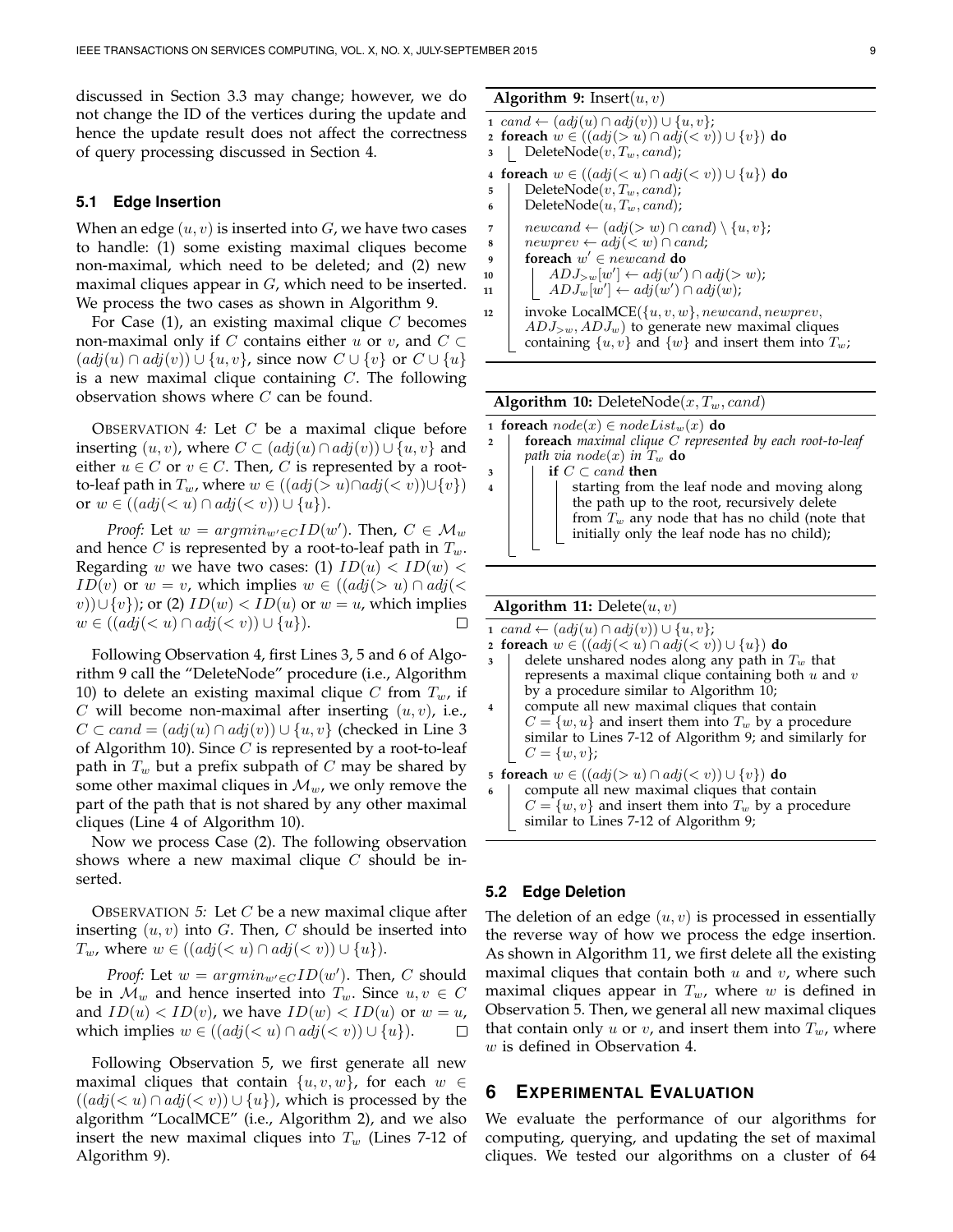computing nodes, each with a 2.0GHz and 4GB RAM. The communication speed between the computing nodes in the cluster is 1Gbps.

We select five datasets from five different domains in the Stanford Large Network Dataset Collection (http://snap.stanford.edu/data/). The Youtube dataset comes from the community networks with ground-truth communities, where users form friendship each other. The Patents dataset is from the citation networks. The Google dataset is a Web graph from Google and it is selected from the category of Web graphs. The Skitter dataset is an Internet topology graph and it is selected from the category of Systems graphs. The Wiki dataset is a Wikipedia talk (communication) network from the Wikipedia networks. Some of the graphs are directed and we ignore the edge direction to study maximal cliques in these graphs. Table 1 gives some statistical information about the datasets, including the number of vertices  $(|V|)$ , the number of edges  $(|E|)$ , the maximum vertex degree (*degmax*), the maximum core number or degeneracy of the graph (*d*), the size of the maximum clique  $(\alpha)$ , and the number of maximal cliques  $(|\mathcal{M}(G)|).$ 

TABLE 1: Dataset statistics

|             | Youtube | Patents  | Google  | Skitter  | Wiki     |
|-------------|---------|----------|---------|----------|----------|
|             | 1134890 | 3774767  | 875713  | 1696415  | 2394385  |
| E           | 2987624 | 16518948 | 4322051 | 11059298 | 4659562  |
| $deg_{max}$ | 28754   | 793      | 6332    | 35455    | 100029   |
|             | 51      | 58       | 43      | 111      | 131      |
| $\alpha$    | 17      | 11       | 44      | 67       | 26       |
|             | 3265953 | 14787028 | 1417580 | 37322351 | 86333297 |

#### **6.1 Results of Computing Maximal Cliques**

We evaluate the performance of computing the set of maximal cliques, compared with an existing MapReduce MCE algorithm [29], denoted by **Wu et al.** in Table 3. Wu et al.'s algorithm is implemented using Hadoop. We also use the Hadoop distributed file system to store the graph data and the prefix trees that represent the set of maximal cliques, but implemented our own version of Map and Reduce phases for both data distribution (see Section 3.1) and MCE computation (see Section 3.2). We ran the algorithms on 4, 8, 16, 32, and 64 machines, respectively, and recorded the elapsed running time (in seconds).

**Effect of vertex orderings.** We first report the elapsed running time of our algorithm for MCE using different vertex orderings by **core number**, **degree**, and **degeneracy**, respectively, as shown in Figure 2. Note that the running time includes the time to compute the orderings. The results show that for all the datasets, when more machines are used, there is a significant decrease in the elapsed running time. On average, we record 1.60 times reduction in the elapsed running time when the number of machines is doubled for both core number ordering and degeneracy order, while for degree ordering the reduction is 1.54 times. Among the three vertex orderings, core number ordering achieves the best performance consistently in most of the cases. The result thus verifies our analysis that core number ordering gives the lowest time complexity for MCE in Section 3.3. The performance of degree ordering is comparable with that of degeneracy ordering in most cases, except for processing the Skitter dataset its performance is considerably worse when 4 to 16 machines are used.

We also measured the data distribution time of our algorithm, and found that the data distribution time is almost the same regardless of which vertex ordering is used. We thus report the data distribution time of core number ordering when different number of machines are used in Table 2. The result shows that the data distribution time does not decrease significantly when more than 16 machines are used, which may be due to the fact that the communication time also increases when more machines are used, and the amount of data to be distributed is not large. Compared with the running time shown in Figure 2, we can see that the overall data distribution time is only a small portion of the elapsed running time, especially for the Skitter and Wiki datasets. Thus, it is important to have an efficient algorithm for the main MCE process.

TABLE 2: Data distribution time (in seconds) for 4, 8, 16, 32, and 64 machines

|    | Youtube | Patents | Google | Skitter | Wiki   |
|----|---------|---------|--------|---------|--------|
| 4  | 4.8286  | 4.3470  | 4.4218 | 4.1530  | 4.3232 |
| 8  | 3.7168  | 3.5472  | 3.6615 | 3.5509  | 3.6869 |
| 16 | 2.8447  | 2.6010  | 2.6174 | 2.9907  | 2.7394 |
| 32 | 2.4480  | 2.6241  | 2.5171 | 2.3189  | 2.4165 |
| 64 | 2.5729  | 2.3870  | 2.4692 | 2.4641  | 2.5176 |

TABLE 3: Running time (in seconds) of our algorithm and Wu et al.'s algorithm

|         | Ours     | Wu et al. |
|---------|----------|-----------|
| Youtube | 7.0162   | 982       |
| Patents | 8.4981   | 2868      |
| Google  | 5.8394   | 1178      |
| Skitter | 140.3460 | >10000    |
| Wiki    | 219,2920 | >10000    |

**Comparison with Wu et al. [29].** We now compare the performance of our algorithm (by core number ordering) with that of Wu et al.'s algorithm. We report the running time for 16 machines only due to limited space, as the running time of Wu et al.'s algorithm is orders of magnitude larger than ours in all cases while our algorithm also shows a better scalability in terms of number of machines used. As shown in Table 3, Wu et al.'s algorithm uses up to orders of magnitude more time than our algorithm, which clearly demonstrates the efficiency of our algorithm.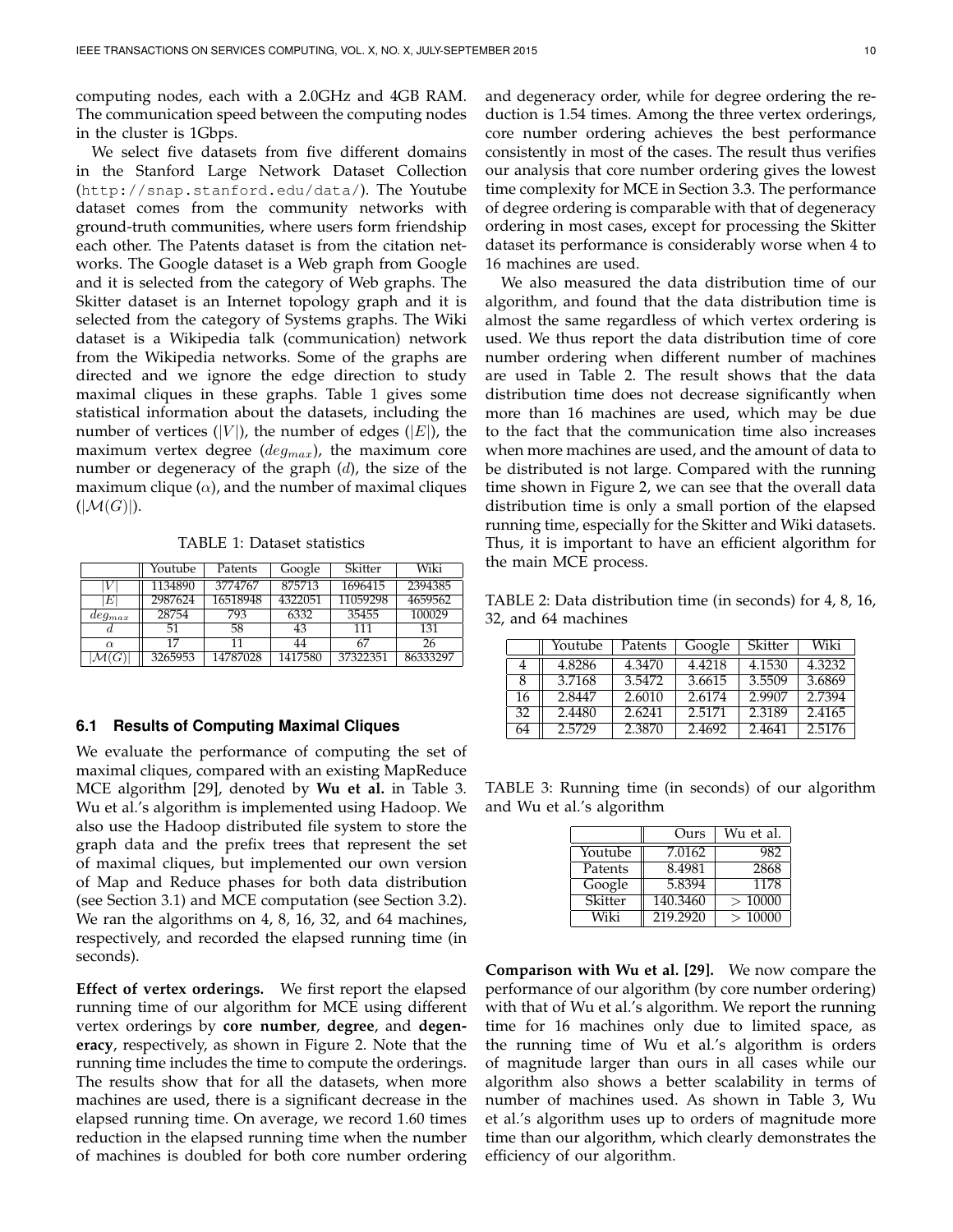

Fig. 2: Running time (in seconds) of MCE with different vertex orderings



Fig. 3: Running time (in seconds) for processing  $query(\geq s)$ 

# **6.2 Results of Querying Maximal Cliques**

We now evaluate the performance of our algorithms for querying the set of maximal cliques. We are not aware of any existing work on querying maximal cliques and hence we only report the results of our algorithms for different types of queries under different settings. We processed each query using 4, 8, 16, 32, and 64 machines, respectively, and recorded the elapsed running time (in seconds).

**Performance of**  $query(v)$ . We randomly select 1000 vertices from each graph and process *query*(*v*) on each of the vertices. Table 4 reports the average running time. The result shows that this type of queries is fast to process. We also notice that the querying time is not significantly reduced (as compared with the time trend of MCE as shown in Figure 2) when more machines are used, especially when the number increases to 32 and 64. This can be explained as the processing of  $query(v)$ is concentrated on  $T_v$ , which is processed by a single worker machine, and thus using more machines does not reduce the querying time a lot due to *the curse of the last worker*, i.e., when measuring the running time, the time taken by the last worker that completes the last querying task determines the elapsed time.

TABLE 4: Running time (in seconds) for *query*(*v*)

|     | Youtube | Patents | Google | Skitter | Wiki   |
|-----|---------|---------|--------|---------|--------|
|     | 0.0596  | 0.1810  | 0.0755 | 0.0862  | 0.1205 |
| 8   | 0.0384  | 0.1015  | 0.0474 | 0.0554  | 0.0648 |
| 16  | 0.0264  | 0.0600  | 0.0343 | 0.0387  | 0.0479 |
| -32 | 0.0251  | 0.0578  | 0.0231 | 0.0403  | 0.0433 |
| 64  | 0.0284  | 0.0671  | 0.0319 | 0.0296  | 0.0509 |

**Performance of**  $query(\geq s)$ . Since the size of the max-

imal cliques is a relative measure for different datasets, we set *s* to be relative to the size of the maximum clique, denoted by  $\alpha$  in Table 1. We set *s* from 0.5 $\alpha$  to 0.9 $\alpha$ , and report the elapsed running time in Figure 3. The result shows that a smaller *s* has a longer running time, as more maximal cliques are returned as query answers. From Figure 3, we also see that, unlike *query*(*v*), the running time of  $query(\geq s)$  decreases significantly in many instances when more machines are used, especially for *s* = 0*.*5*α*. This is because processing *query*(*≥ s*) searches *T*<sup>*v*</sup> for all *v*  $∈$  *V* and hence the search time is balanced and shared by all machines. Overall, the result shows that the efficiency of processing  $query(\geq s)$  depends on the number of query answers returned, and processing *guery*( $\geq$  *s*) is fast when  $s \geq 0.8\alpha$ .

**Performance of**  $query(\supseteq U)$ . For  $query(\supseteq U)$ , since *U* should be a clique for this query, we test smaller sets of query vertices from  $|U| = 2$  to  $|U| = 32$ . We randomly generate 1000 query sets for each *|U|* and report the average running time in Tables 5 to 9. For some datasets, when there is no answer returned for the query, we indicate it by "*−*" in the tables. The running time of processing  $query(\supseteq U)$  decreases when more machines are used in most cases. However, when *|U|* increases, the running time may not increase. This is because the running time also depends on the number of maximal cliques that are supersets of *U*, which is generally smaller for a larger *|U|*.

**Performance of**  $query(\subseteq U)$ . For  $query(\subseteq U)$ , since query answers are maximal cliques that are subsets of *U*, we set *|U|* to be larger. In fact, randomly selecting vertices for *U* does not lead to a meaningful query. Thus, we use the top-5 cores of each graph, i.e.,  $(d - i)$ core for  $0 \le i \le 4$  (*d* is given in Table 1). The *d*-core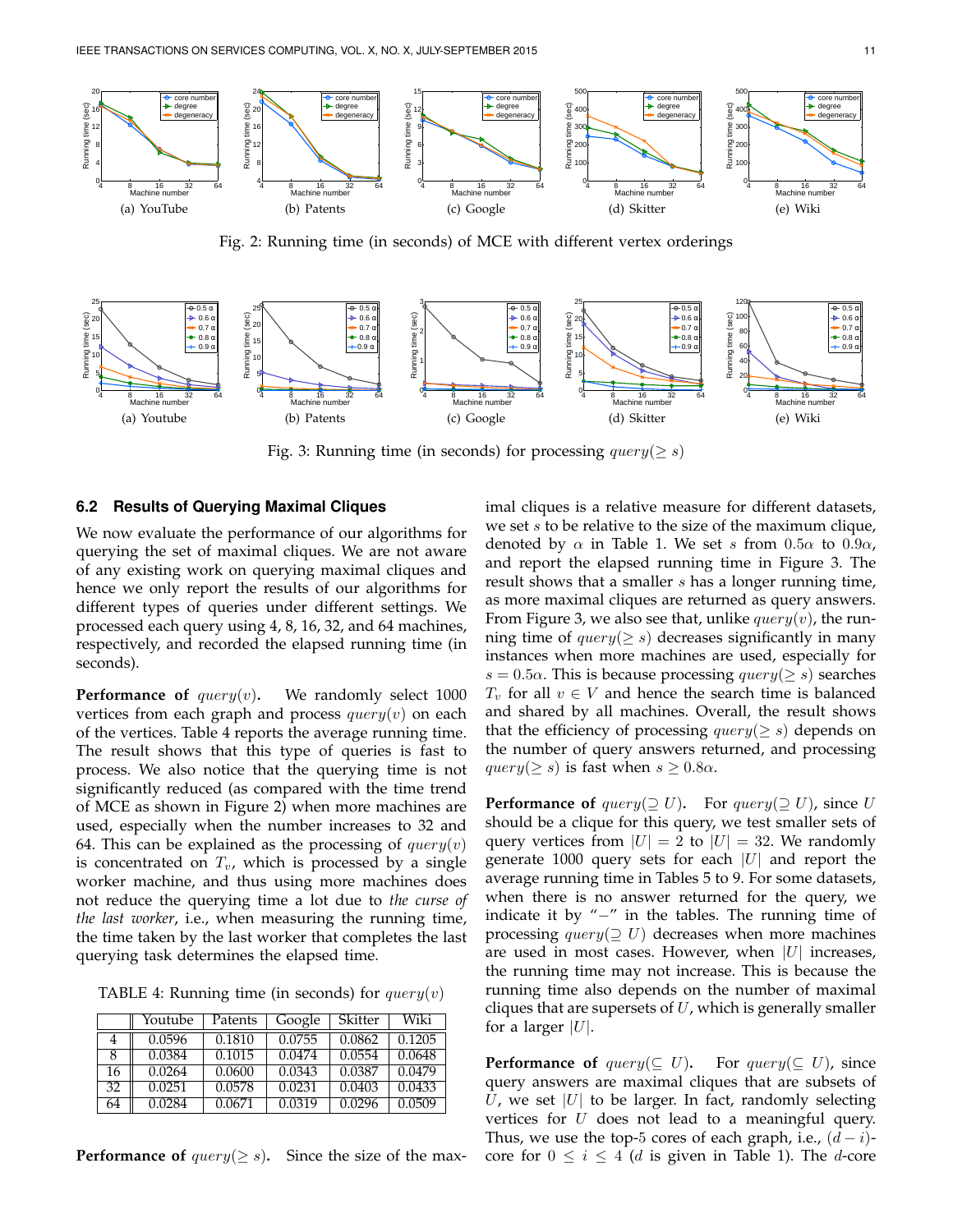TABLE 5: Running time (in seconds) for processing  $query(2 U)$  in Youtube

|    | U  <br>$=2$ | W<br>$=4$ | $ U =8$ | ΙUΙ<br>$=16$ | $=32$ |
|----|-------------|-----------|---------|--------------|-------|
|    | 0.4040      | 0.5898    | 0.0640  |              |       |
| 8  | 0.2399      | 0.3221    | 0.0373  |              |       |
| 16 | 0.1339      | 0.1721    | 0.0239  | -            | -     |
| 32 | 0.0762      | 0.0961    | 0.1437  |              |       |
| 64 | 0.0689      | 0.0892    | 0.0982  |              |       |

TABLE 6: Running time (in seconds) for processing  $query(2 U)$  in Patents

|    | $=2$   | ΙUΙ<br>$=4$ | $= 8$  | $=16$ | $=32$ |
|----|--------|-------------|--------|-------|-------|
|    | 0.1827 | 0.1889      | 0.1626 |       | -     |
|    | 0.1168 | 0.1132      | 0.1099 |       | -     |
| 16 | 0.0730 | 0.0731      | 0.0690 |       | -     |
| 32 | 0.0704 | 0.0721      | 0.0657 |       |       |
| 64 | 0.0615 | 0.0622      | 0.0605 |       |       |

TABLE 7: Running time (in seconds) for processing *query*( $\supseteq U$ ) in Google

|    | $=2$   | $=4$   | $= 8$  | $=16$  | $=32$  |
|----|--------|--------|--------|--------|--------|
| 4  | 0.8969 | 0.1068 | 0.1169 | 0.1267 | 0.1415 |
| 8  | 0.5956 | 0.0717 | 0.0728 | 0.0793 | 0.0963 |
| 16 | 0.4856 | 0.0561 | 0.0698 | 0.0743 | 0.0461 |
| 32 | 0.0536 | 0.0539 | 0.0532 | 0.0527 | 0.0490 |
| 64 | 0.0461 | 0.0329 | 0.0341 | 0.0338 | 0.0737 |

TABLE 8: Running time (in seconds) for processing *query*( $\supseteq U$ ) in Skitter

|    | $=2$   | $U = 4$ | $= 8$  | $=16$  | $=32$  |
|----|--------|---------|--------|--------|--------|
| 4  | 0.0784 | 0.1138  | 0.1139 | 0.1135 | 0.1138 |
| 8  | 0.2563 | 0.0782  | 0.0778 | 0.0779 | 0.0776 |
| 16 | 0.1218 | 0.0526  | 0.0532 | 0.0535 | 0.0526 |
| 32 | 0.0947 | 0.0492  | 0.0490 | 0.0493 | 0.0494 |
| 64 | 0.0811 | 0.0421  | 0.0421 | 0.0420 | 0.0428 |

TABLE 9: Running time (in seconds) for processing  $query(2 U)$  in Wiki

|    | $=2$<br> U | $ U =4$ | $ U  = 8$ | ΙUΙ<br>$=16$        | $=32$ |
|----|------------|---------|-----------|---------------------|-------|
|    | 0.1411     | 0.9583  | 0.7626    | 1.2850              |       |
|    | 0.1269     | 0.8204  | 0.6932    | $1.346\overline{4}$ |       |
| 16 | 0.0891     | 0.5984  | 0.7338    | 0.9074              |       |
| 32 | 0.0837     | 0.5777  | 0.5722    | 0.6455              |       |
| 64 | 0.0743     | 0.3172  | 0.3144    | 0.3162              |       |

is considered as the heart of a graph and the top-*k* cores for a small *k* are generally dense subgraphs with concentrated occurrences of large maximal cliques in the graph. We report the elapsed running time in Tables 10 to 14. In most cases, the running time of processing *query*( $\subseteq U$ ) is longer for the  $(d − i)$ -core than for the (*d−i−*1)-core, since the (*d−i*)-core is larger in size, and the time also decreases when more machines are used.

Overall, processing *query*( $\supseteq U$ ) and *query*( $\subseteq U$ ) is considerably more costly than processing *query*(*v*), but

TABLE 10: Running time (in seconds) for processing  $query(\subseteq U)$  in Youtube

|    | $d$ -core | 1)-core | $2$ -core | $-3$ -core | 4)-core |
|----|-----------|---------|-----------|------------|---------|
|    | 0.0697    | 0.8444  | 0.1715    | 0.4195     | 0.5148  |
| 8  | 0.0485    | 0.4845  | 0.1144    | 0.2757     | 0.2764  |
| 16 | 0.0393    | 0.2390  | 0.0804    | 0.1555     | 0.1553  |
| 32 | 0.0378    | 0.0945  | 0.0711    | 0.0920     | 0.0857  |
| 64 |           | 0.0909  | 0.0573    | 0.0805     | 0.0744  |

TABLE 11: Running time (in seconds) for processing  $query(\subseteq U)$  in Patents

|    | $d$ -core | $d-1)$ -core | $(d-2)$ -core | $(d-3)$ -core | $d-4$ -core |
|----|-----------|--------------|---------------|---------------|-------------|
|    | 0.1838    | 0.1826       | 0.1996        | 0.1948        | 0.3370      |
|    | 0.1142    | 0.1109       | 0.1105        | 0.1270        | 0.1211      |
| 16 | 0.0742    | 0.0733       | 0.0732        | 0.0726        | 0.0717      |
| 32 | 0.0714    | 0.0705       | 0.0698        | 0.0700        | 0.0702      |
| 64 | 0.0899    | 0.0835       | 0.0827        | 0.0820        | 0.0690      |

TABLE 12: Running time (in seconds) for processing  $query(\subseteq U)$  in Google

|    | d-core | 1)-core | $2$ )-core | $-3)$ -core | 4)-core |
|----|--------|---------|------------|-------------|---------|
|    | 0.3370 | 0.3361  | 0.1786     | 0.2484      | 0.0672  |
| 8  | 0.3544 | 0.0326  | 0.1196     | 0.1765      | 0.0380  |
| 16 | 0.0359 | 0.3591  | 0.0888     | 0.1472      | 0.0288  |
| 32 | 0.0366 | 0.2905  | 0.0759     | 0.1171      | 0.0244  |
| 64 | 0.0749 | 0.7163  | 0.1247     | 0.1483      | 0.7354  |

TABLE 13: Running time (in seconds) for processing  $query(\subseteq U)$  in Skitter

|    | $d$ -core | $-1$ -core<br>d | $(d-2)$ -core | $(d-3)$ -core | 4)-core |
|----|-----------|-----------------|---------------|---------------|---------|
|    | .2994     | 1.4566          | 1.5215        | 2.0322        | 2.3524  |
| 8  | 0.0681    | 0.9186          | 0.8719        | 1.1336        | 1.2886  |
| 16 | 0.0480    | 0.4170          | 0.5307        | 0.5303        | 0.7615  |
| 32 | 0.0473    | 0.3305          | 0.2924        | 0.3263        | 0.4626  |
| 64 | 0.0686    | 0.4632          | 0.2833        | 0.3048        | 0.3483  |

TABLE 14: Running time (in seconds) for processing  $query(\subseteq U)$  in Wiki

|    | $d$ -core | $1)$ -core | $\sim$ 2)-core | $-3$ )-core | 4)-core |
|----|-----------|------------|----------------|-------------|---------|
|    | 2.5353    | 2.7972     | 3.2721         | 3.4666      | 4.0481  |
|    | .4458     | 1.7369     | 2.3970         | 2.6223      | 2.6401  |
| 16 | 0.8564    | 1.0326     | 1.5980         | 1.7243      | 1.8993  |
| 32 | 0.4838    | 0.6255     | 0.8171         | 0.8207      | 0.9370  |
| 64 | 0.2524    | 0.2752     | 0.7225         | 0.7652      | 0.7755  |

is still quite efficient considering that we store and search the data in distributed file system and the query answers need to be sent to the machine where the query is issued.

#### **6.3 Results of Updating Maximal Cliques**

We now evaluate the performance of updating the set of maximal cliques,  $\mathcal{M}(G)$ . For edge insertion, we randomly generated 1000 edges that are not in *G*, and insert them into *G*. For edge deletion, we randomly selected 1000 existing edges in *G* to be deleted. Tables 15 and 16 report the average elapsed running time for each update operation, running on 4, 8, 16, 32, and 64 machines, respectively.

The results show that updating  $\mathcal{M}(G)$  for both edge insertion and deletion is fast for all the datasets, but it is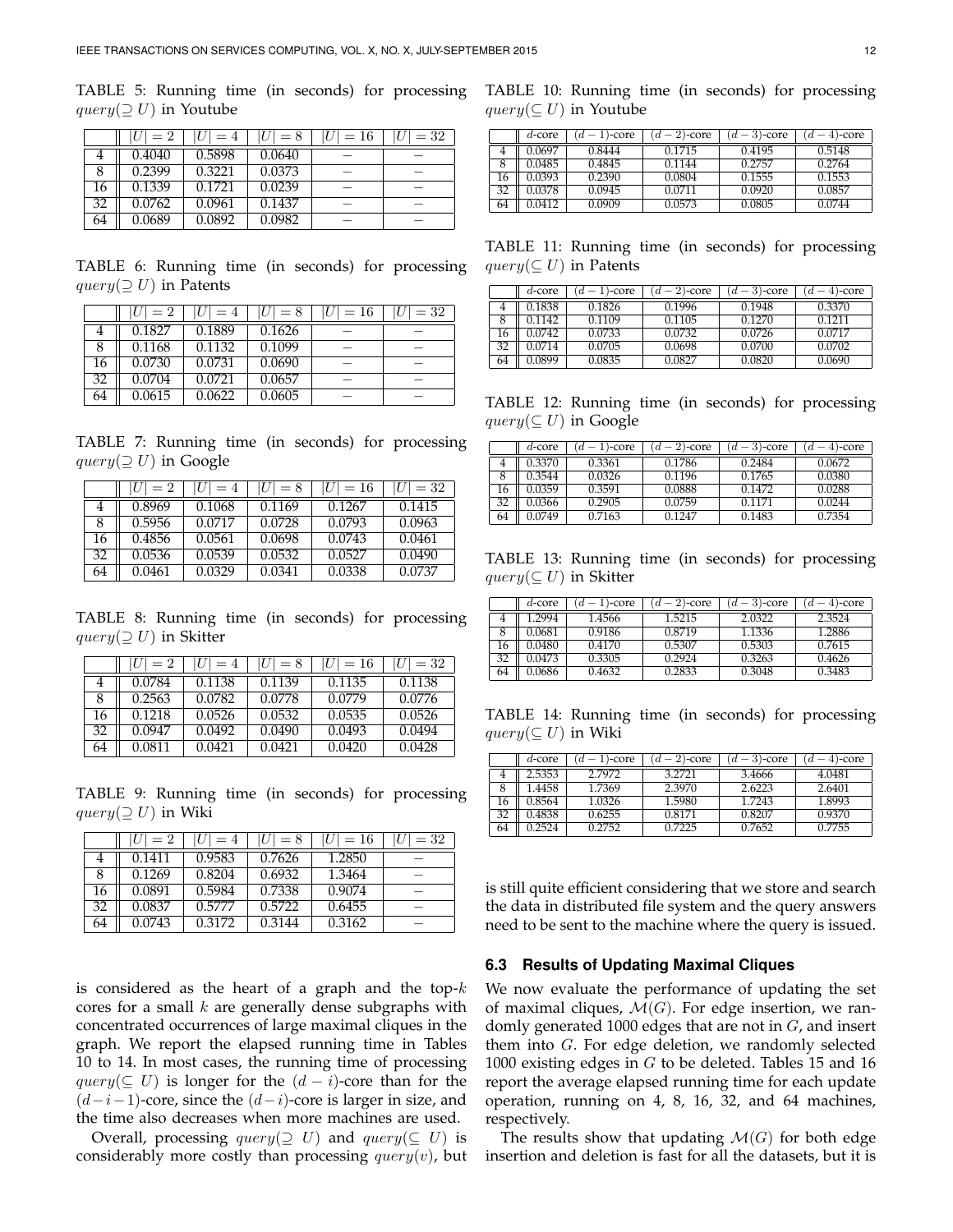TABLE 15: Running time (in seconds) for updating  $\mathcal{M}(G)$  due to edge insertion

|    | Youtube | Patents | Google | Skitter | Wiki   |
|----|---------|---------|--------|---------|--------|
|    | 0.0669  | 0.0623  | 0.0493 | 0.0830  | 0.0188 |
|    | 0.0410  | 0.0423  | 0.0333 | 0.0532  | 0.1304 |
| 16 | 0.0311  | 0.0299  | 0.0285 | 0.0436  | 0.0702 |
| 32 | 0.0269  | 0.0286  | 0.0353 | 0.0387  | 0.0727 |
| 64 | 0.0269  | 0.0254  | 0.0228 | 0.0336  | 0.0421 |

TABLE 16: Running time (in seconds) for updating  $M(G)$  due to edge deletion

|    | Youtube | Patents | Google | Skitter | Wiki   |
|----|---------|---------|--------|---------|--------|
| 4  | 0.0780  | 0.0731  | 0.2082 | 0.0784  | 0.2459 |
| 8  | 0.0461  | 0.0486  | 0.1636 | 0.0539  | 0.2606 |
| 16 | 0.0283  | 0.0409  | 0.0294 | 0.0455  | 0.2375 |
| 32 | 0.0220  | 0.0247  | 0.0346 | 0.0393  | 0.2062 |
| 64 | 0.0261  | 0.0243  | 0.0226 | 0.0342  | 0.1529 |

not easy to see a trend when more machines are used. In general, when more machines are used, the running time decreases but the time reduction is not significant. We examined the details and found that when an edge  $(u, v)$  is inserted or deleted, most updates are operated on  $T_u$  and/or  $T_v$ . Since the updates on  $T_u$  and/or  $T_v$ take much longer time, the time taken by the worker that processes  $T_u$  and/or  $T_v$  is longer than that by other workers. Since we measure the elapsed time, the finishing time of the last worker determines the running time, and thus using more machines does not help much in this situation. However, we emphasize that the use of vertex ordering has significantly limited the size of any  $T_v$  to  $O(3^{d/3})$ . Without the ordering, the size of  $T_v$  is bounded by  $O(3^{n/3})$  or  $O(3^{|adj(v)|/3})$  in practice, where  $O(3^{|adj(v)|/3})$  is still drastically larger than  $O(3^{d/3})$  for high-degree vertices (see Table 1). Thus, our method has already achieved a good bounded balanced workload.

# **7 RELATED WORK**

The classic algorithms for MCE are the *backtracking* methods [8], [9], [10], [16], [20], which employ effective pruning by selecting good *pivots* to reduce the search space, and give an optimal worst-case time complexity of  $O(3^{|V|/3})$  for processing general graphs [20]. For processing *d*-degenerate graphs, an extension of the algorithm that uses degeneracy ordering achieves a time complexity of  $O(d|V|3^{d/3})$  [13], [14]. Various output-sensitive MCE algorithms whose processing time is proportional to the number of maximal cliques were also studied [21], [18]. Other algorithms, such as computing a *k*-clique by joining two (*k−*1)-cliques [17], by utilizing triangles [22], and enumerating maximal cliques of size larger than a threshold [19], were also studied. All these algorithms are sequential in-memory algorithms, which do not scale well due to the high complexity of MCE. To process graphs that are too large to fit in main memory, I/Oefficient algorithms that recursively extract a core part

of the input graph for local MCE computation were proposed [23], [24], and a theoretical analysis on the I/O complexity of transforming the algorithm of [13], [14] into an I/O-efficient version was given in [25]. Recently, several parallel or distributed algorithms were proposed [24], [26], [27], [28], [29], which we have discussed in Section 1. Apart from algorithms for computing the maximal cliques, a recent work proposed a concise summary of the set of maximal cliques, which ensures that for every maximal clique *C*, there is a good portion of *C* that is represented by some maximal clique in the summary [36]. This summary, however, is not a lossless representation of the set of maximal cliques.

Note that computing maximal cliques is different from finding the **maximum clique**, which is to find the largest maximal clique. We refer readers to a comprehensive survey in [37] and a recent work on parallel maximum clique finding by MapReduce [38] (and the references therein).

Finally, we note that a preliminary version of this paper appeared in [39]. The preliminary version mainly focuses on computing maximal cliques, while this submission focuses on both computing and querying the set of maximal cliques. Among the two problems, querying maximal cliques is totally new, for which we introduce a new set of queries on maximal cliques, discuss algorithms for efficient query processing, and conduct extensive experiments to verify the efficiency of the querying algorithms. In addition, the current submission also adds significantly more technical details in the discussion of maximal clique computation.

## **8 CONCLUSIONS**

We studied efficient algorithms for computing, querying, updating the set of maximal cliques. Existing parallel algorithms for computing maximal cliques are still immature and we showed that our parallel algorithm is orders of magnitude faster than the existing MapReduce algorithm for MCE [29]. Both querying and updating the set of maximal cliques have not been well studied in the past, and we proposed efficient algorithms that achieve high efficiency under various settings for a range of realworld datasets from different domains.

# **REFERENCES**

- [1] K. Faust and S. Wasserman, "Social network analysis: Methods and applications," *Cambridge University Press*, 1995.
- [2] V. Boginski, S. Butenko, and P. M. Pardalos, "Statistical analysis of financial networks," *Computational Statistics & Data Analysis*, vol. 48, no. 2, pp. 431–443, 2005.
- [3] V. Stix, "Finding all maximal cliques in dynamic graphs," *Computational Optimization and applications*, vol. 27, pp. 173–186, 2004.
- [4] G. Creamer, R. Rowe, S. Hershkop, and S. J. Stolfo, "Segmentation and automated social hierarchy detection through email network analysis," in *WebKDD/SNA-KDD*, 2007, pp. 40–58.
- [5] N. M. Berry, T. H. Ko, T. Moy, J. Smrcka, J. Turnley, and B. Wu, "Emergent clique formation in terrorist recruitment," in *The AAAI-04 Workshop on Agent Organizations: Theory and Practice*, 2004.